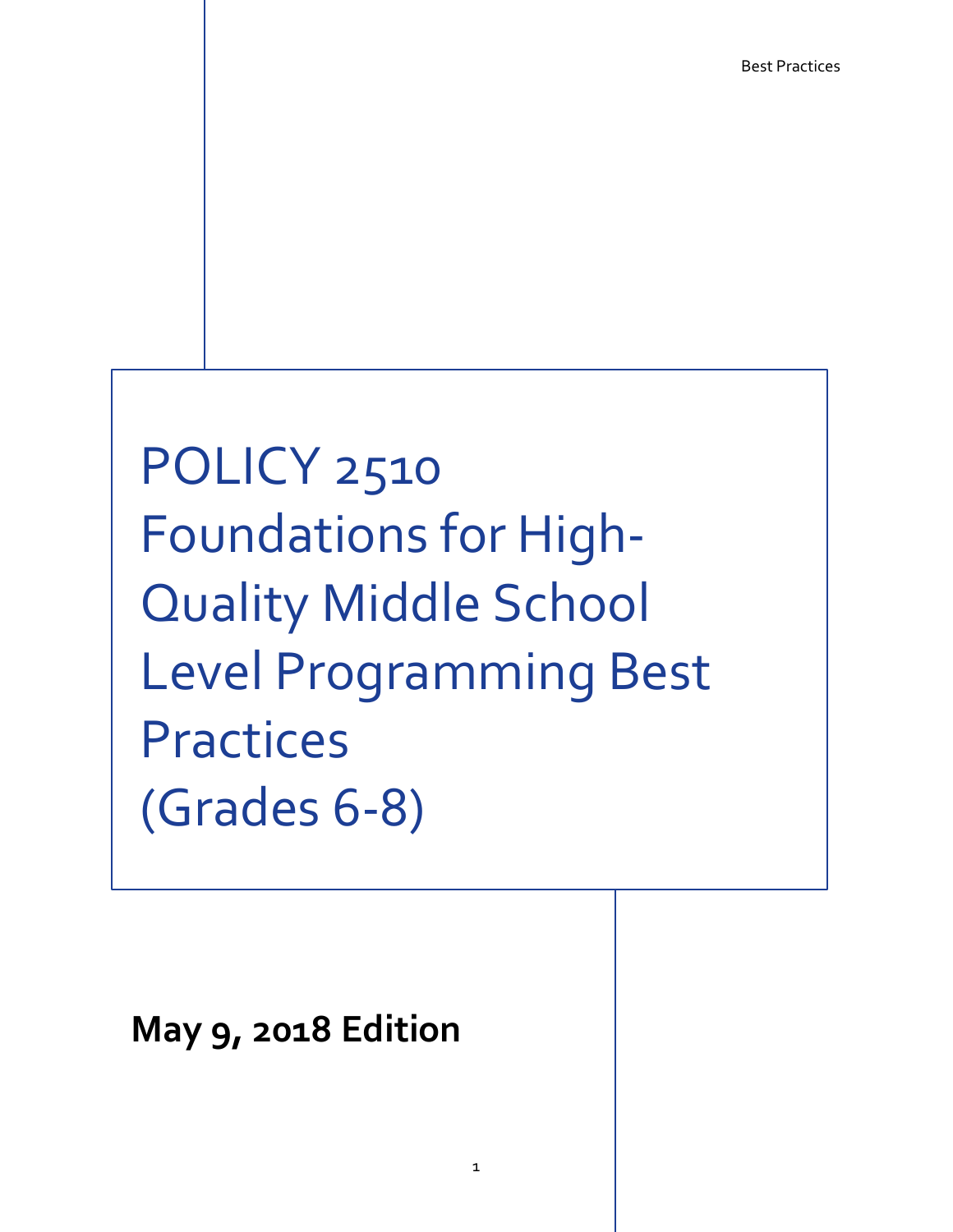### Table of Contents

| College, Career & Citizenship Readiness, Comprehensive School Counseling Program:  5 |  |
|--------------------------------------------------------------------------------------|--|
|                                                                                      |  |
|                                                                                      |  |
|                                                                                      |  |
|                                                                                      |  |
|                                                                                      |  |
|                                                                                      |  |
|                                                                                      |  |
|                                                                                      |  |
|                                                                                      |  |
|                                                                                      |  |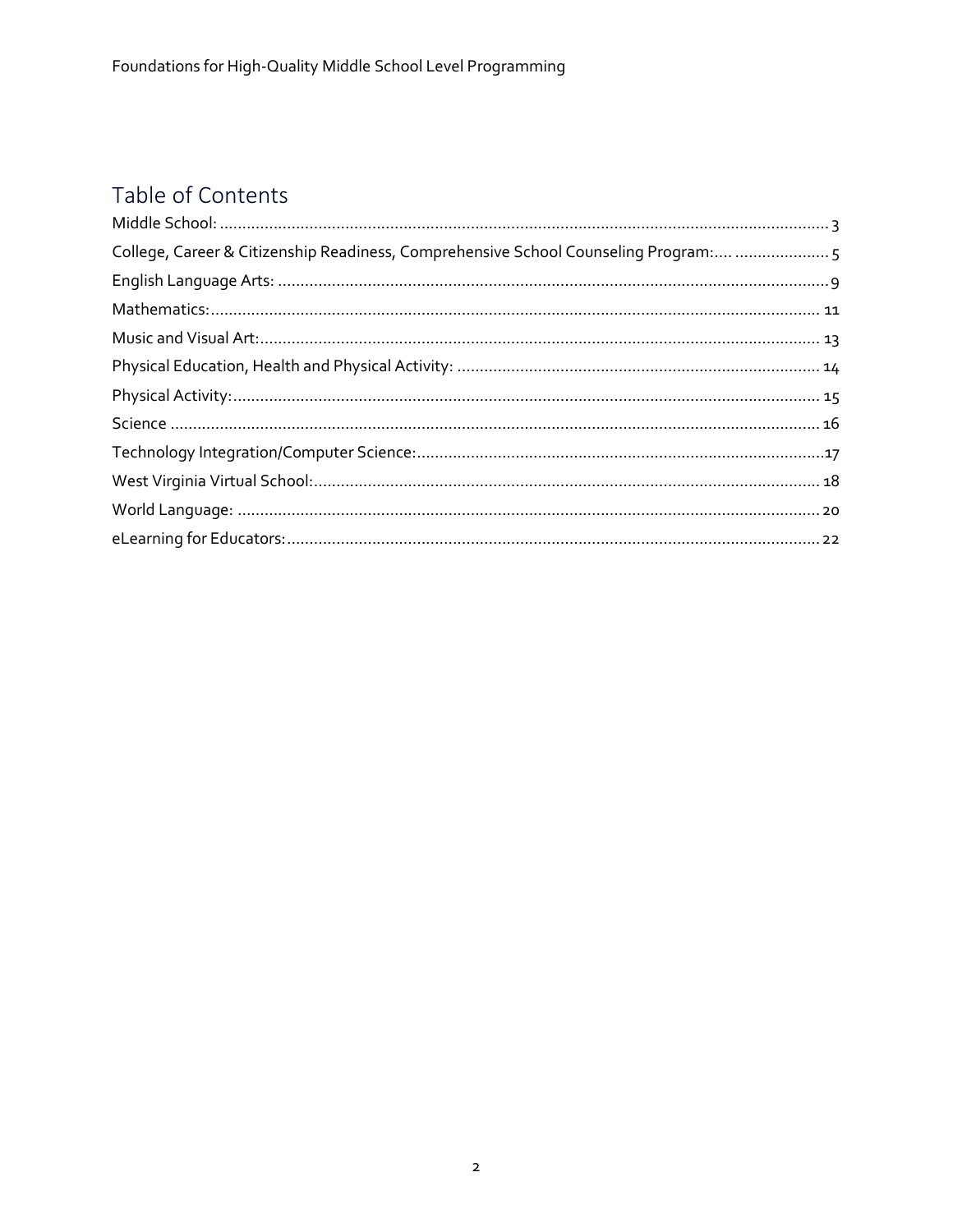### <span id="page-2-0"></span>Middle School

| Developmentally Appropriate Standards-Focused Curriculum                                                                                                                                                                                                                                                                                                                                                                                                                                                                                                                                                                                                                                                                                                                                                                                                                                                                                                                                                                                     |                                                                                                                                                                          |  |
|----------------------------------------------------------------------------------------------------------------------------------------------------------------------------------------------------------------------------------------------------------------------------------------------------------------------------------------------------------------------------------------------------------------------------------------------------------------------------------------------------------------------------------------------------------------------------------------------------------------------------------------------------------------------------------------------------------------------------------------------------------------------------------------------------------------------------------------------------------------------------------------------------------------------------------------------------------------------------------------------------------------------------------------------|--------------------------------------------------------------------------------------------------------------------------------------------------------------------------|--|
| The programs of study will be taught by a team of qualified teachers. A<br>diverse set of developmentally appropriate instructional strategies will<br>scaffold students to mastery and beyond of the grade level content<br>standards. The principal and a team of teachers will determine an adequate<br>amount of time necessary to achieve mastery of the approved content<br>standards for each program of study and effectively address the academic<br>needs of all students in the literacy skills of reading, writing, speaking and<br>listening, and language in all content areas.                                                                                                                                                                                                                                                                                                                                                                                                                                                |                                                                                                                                                                          |  |
| In accordance with W. Va. Code §18-9D-19a, comprehensive middle schools<br>must provide engaging and empowering learning opportunities where<br>students are provided: a comprehensive curriculum with embedded career<br>exploration and project-based career activities; career development and<br>counseling; and learning and life connection experiences for all students. All<br>students will receive structured, on-going experiences for career awareness,<br>exploration, decision-making, instructional Career and Technical Education<br>(CTE) practices and career preparation exposing students to all 16 career<br>clusters. Career development must include Integrated Career Exploration<br>and/or Simulated Workplace learning for all students in grades 6, 7, and 8.<br>Students will utilize career exploration and learning activities to guide<br>education planning and career while documenting a personalized career<br>portfolio that is transportable throughout the student's middle and high<br>school career. | <b>English Language Arts</b><br>(ELA)<br><b>Mathematics</b><br><b>Science</b><br><b>Social Studies</b><br><b>Music</b><br><b>Visual Art</b><br><b>Wellness Education</b> |  |
| Grade-band and/or individual courses for grades 6-8 in visual art, choral, and<br>instrumental music (band or orchestra) will be offered to all students during<br>the middle school experience. Chorus or instrumental music may be<br>substituted for a general music course at each grade level.                                                                                                                                                                                                                                                                                                                                                                                                                                                                                                                                                                                                                                                                                                                                          |                                                                                                                                                                          |  |
| Wellness education includes both physical education and health standards<br>that must be taught towards mastery each year in grades 6-8. Physical<br>education, including physical exercise and age appropriate physical<br>activities, must be taught not less than one full period of each school day of<br>one semester of the school per W. Va. Code §18-2-7a. At least 50 percent of<br>class time for physical education will be spent in moderate to vigorous-<br>intensity physical activity. Schools not having the number of certified<br>physical teachers or required physical setting may develop alternate<br>programs that will enable current staff and physical settings to be used to<br>meet the physical education requirements. Alternate programs shall be<br>submitted to the WVDE for approval.                                                                                                                                                                                                                      |                                                                                                                                                                          |  |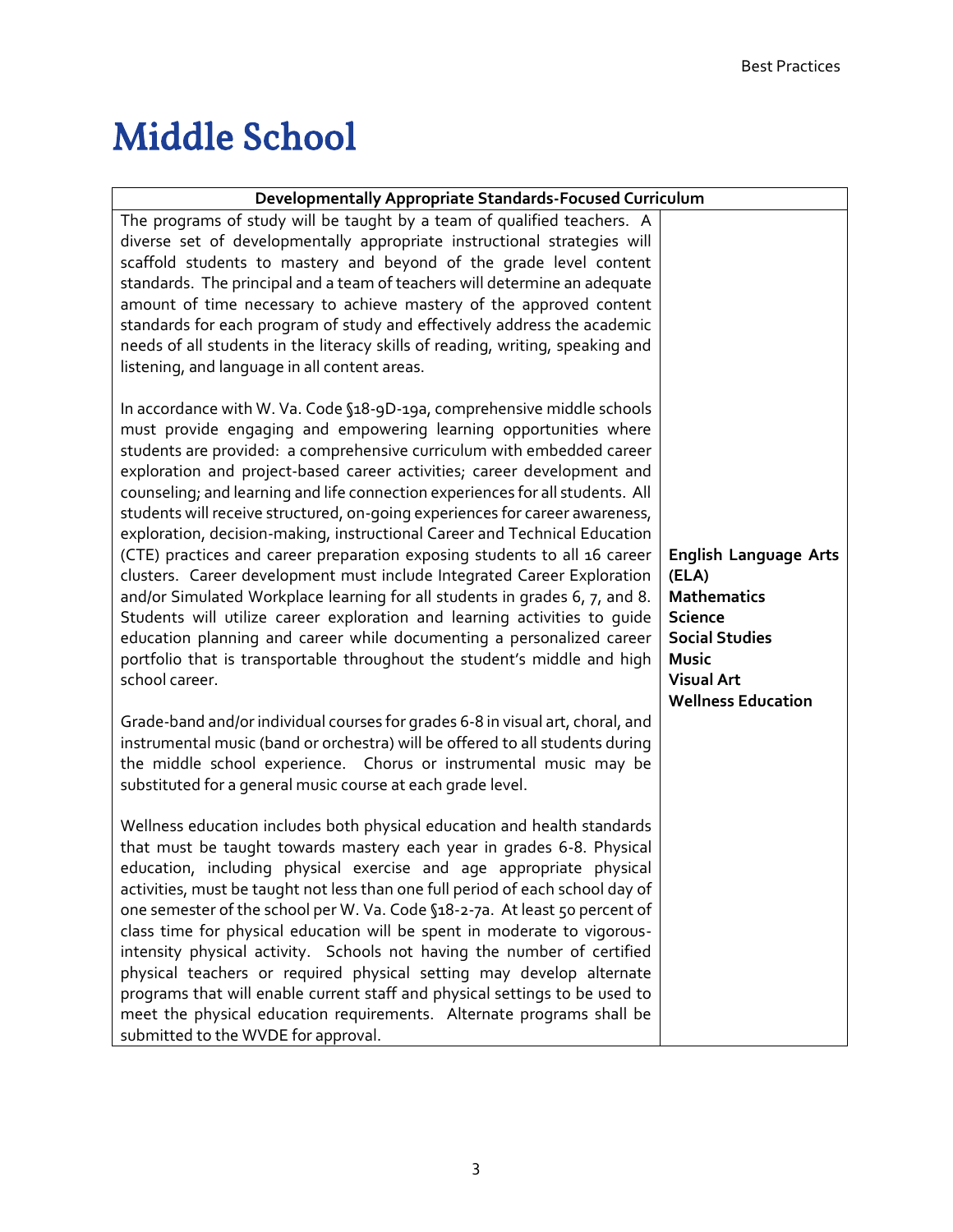Foundations for High-Quality Middle School Level Programming

#### **Guidance**

Middle school should provide an opportunity for all students to acquire a thorough understanding of knowledge, critical thinking and problem solving skills as articulated within the approved content standards and objectives. Every student must have the support and time required to close the gap between current academic performance and grade level expectations. It is imperative that an atmosphere of high expectations for all students across all content areas be created.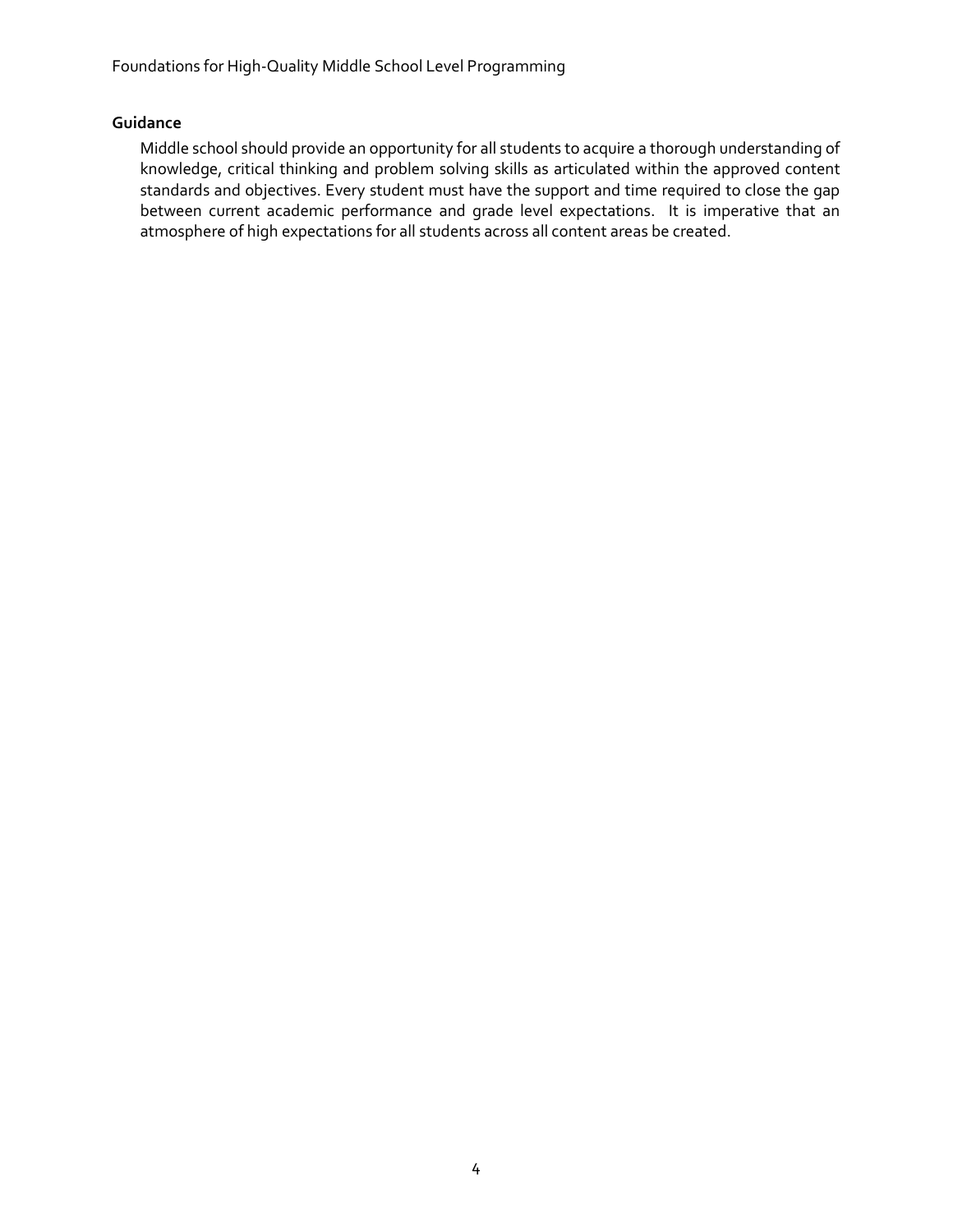## <span id="page-4-0"></span>College, Career & Citizenship Readiness, Comprehensive School Counseling Program

#### **Developmentally Appropriate Foundations for Student Success and Career Readiness**

| All students in grades 6-8 will be provided structured, on-going experiences for career<br>exploration, decision making and career preparation. Career development shall be<br>an integrated approach, engaging all staff in assisting students during the<br>instructional day to explore the 16 career clusters. Career exploration will include<br>opportunities for students to discover their interests in emerging careers including<br>STEM careers in science, oil & gas, technology, engineering, and mathematics. The<br>school will engage student advisors in utilizing each student's career awareness<br>activities to develop the Personalized Education Plan (hereinafter PEP) per WVBE<br>Policy 2315. Advisors will assist students and their parents to utilize their various<br>interests, learning styles, and career and academic assessments to quide educational<br>planning and career choices. Career exploration activities will be documented in each<br>student's personalized career portfolios that is transportable throughout the<br>student's middle and high school career.<br>Non/occupational CTE foundation/exploratory experiences directly connected to | College, Career<br>and Citizenship<br><b>Readiness</b>  |
|-------------------------------------------------------------------------------------------------------------------------------------------------------------------------------------------------------------------------------------------------------------------------------------------------------------------------------------------------------------------------------------------------------------------------------------------------------------------------------------------------------------------------------------------------------------------------------------------------------------------------------------------------------------------------------------------------------------------------------------------------------------------------------------------------------------------------------------------------------------------------------------------------------------------------------------------------------------------------------------------------------------------------------------------------------------------------------------------------------------------------------------------------------------------------------------------------|---------------------------------------------------------|
| current county approved CTE offerings will be available in grades 6-8.                                                                                                                                                                                                                                                                                                                                                                                                                                                                                                                                                                                                                                                                                                                                                                                                                                                                                                                                                                                                                                                                                                                          |                                                         |
| A standards-focused, integrated school counseling program will assist with the<br>acquisition of school success and career-readiness skills to prepare all students for<br>high school and postsecondary success. School counselors will work collaboratively<br>with other school staff to assist students with academic and postsecondary planning<br>that leads to seamless transitions to the identified postsecondary option. Refer to<br>WVBE Policy 2315 to ensure alignment with policy requirements.                                                                                                                                                                                                                                                                                                                                                                                                                                                                                                                                                                                                                                                                                   | Comprehensive<br><b>School</b><br>Counseling<br>Program |
| Middle schools will implement an advisory system that provides students with<br>meaningful supportive relationships and maximizes each student's personalized<br>learning experience. An adult advocate, advisor, or mentor will take an interest in<br>each student's learning, goal setting, career planning, and personal growth. The<br>advisory system will be evidence- and standards-based to systemically address the<br>W. Va. 126CSR44U, WVBE Policy 2520.19, West Virginia College- and Career-<br>Readiness Dispositions, and Standards for Student Success for Grades K-12 (Policy<br>2520.19), career portfolios, social emotional learning and, the teaching of other skills<br>that enhance school success, and build competent global citizens.                                                                                                                                                                                                                                                                                                                                                                                                                                | Student<br>Advocate /<br><b>Advisor / Mentor</b>        |

#### **Guidance**

#### Portfolio

Counties or schools have the flexibility of selecting portfolio components, the source and the process for development and maintenance of cumulative career portfolios for students in each school in grades 6-12. Portfolios can be electronic, hardcopy or both. It is recommended that schools select a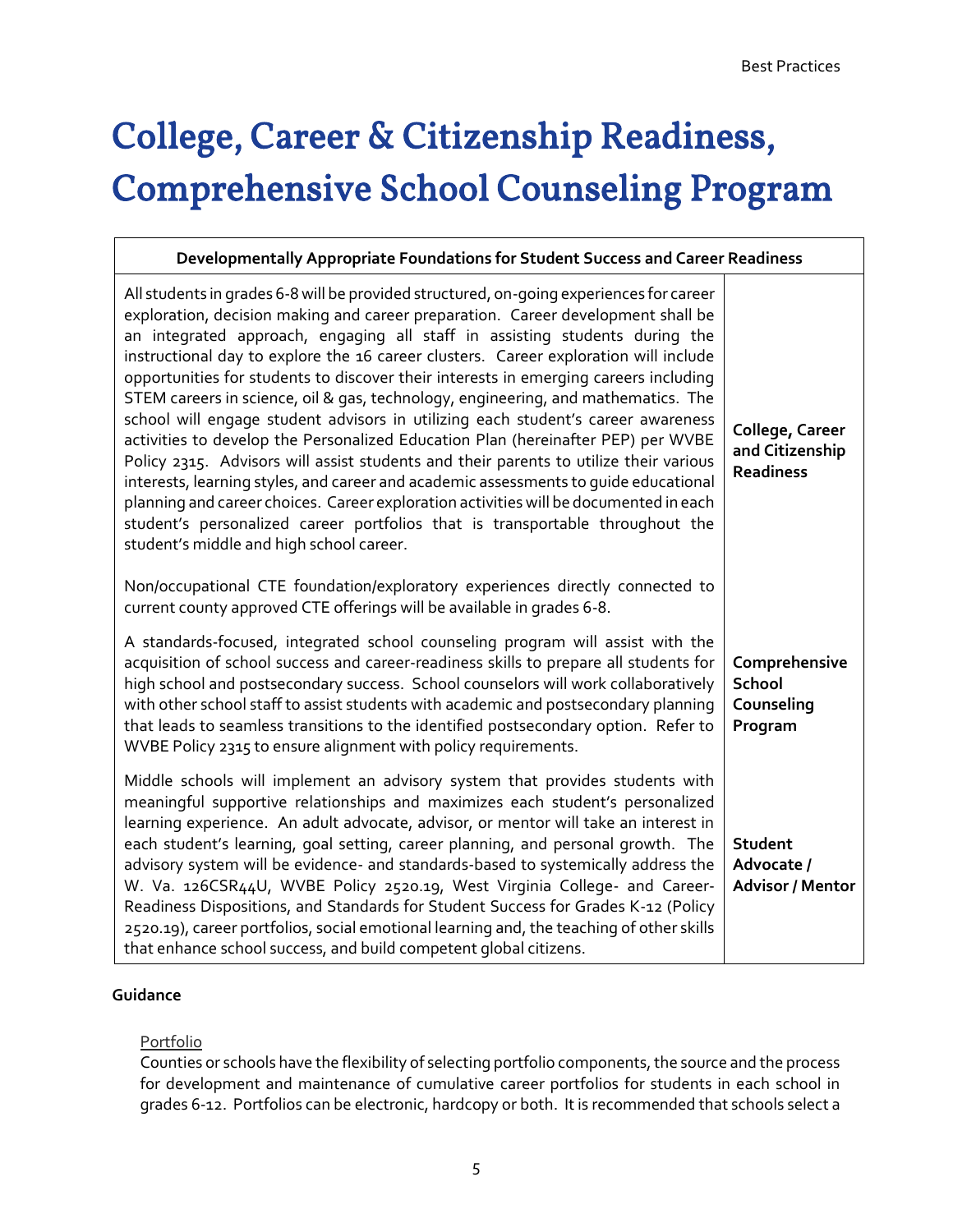portfolio system that is portable in that it remains with the student throughout his or her educational career. The College Foundation of West Virginia (CFWV) provides a free online portfolio development system for West Virginia students with grade-level benchmarks for developing and maintaining the career portfolio. This system allows counselors and advisors to guide and monitor portfolio development. Portfolios should remain with students and can be accessed at home or in any West Virginia school should the student transfer. Career and Technical Education (CTE) students may use their required concentration portfolios as career awareness and planning evidence. Schools may contact the Higher Education Policy Commission (HEPC) to inquire about staff training to ensure all staff understand and are able to support ongoing, embedded use of the CFWV web-portal for career exploration and portfolio development. The portfolio requirement began with grades 6-12 during the 2014-2015 school year.

#### Career Education Integration

Career development will be an ongoing, embedded process that is multifaceted occurring continuously throughout grades 6-8. Career development should not be taught as a single class that limits career awareness activities to one grading period. Schools should use a variety of opportunities (course integration, online exploratory, community professionals, career days, etc.) and multiple resources to expose students to career investigations. It is recommended that schools utilize free West Virginia specific resources that are aligned with the 16 career clusters such as the CTE Webpages, WIN career readiness system, CFWV, My State My Life, and West Virginia Strategic Compass. To request and Strategic Compass training contact the WVDE. To request staff training for CFWV contact HEPC.

#### Personalized Education Plans

In grades 6-8, the school staff will provide school-wide, systematic guidance and advisory approach to ensure that PEP planning and career exploration are multi-faceted and individualized, guiding students and their parent and/or guardian to thoughtfully explore individual interests and aptitudes in relation to academic and career planning. The PEP guides each student's course selections based on individual career aspirations and postsecondary plans. The PEP is developed for each student in consultation with the student's parent and/or guardian and school counselor and advisor. Beginning in the 6<sup>th</sup> grade the advisor ensures each student has multiple opportunities to investigate careers in each of the 16 career clusters, explore postsecondary training options related to various careers, and complete a variety of self-discovery inventories. The PEP is used to guide, personalize, and maximize each student's learning experience.

During the 8<sup>th</sup> grade year, the first phase of the student's PEP is developed to identify a career cluster program of study, and course selections for grades 9 and 10 utilizing information gained from selfdiscovery and career investigation occurring in grades 6-8.

#### **Guidance**

#### Comprehensive School Counseling Program

As per WVBE Policy 2315 school leadership teams will design a systemic process for embedding Dispositions and Standards for Student Success into courses co-curricular and extra-curricular activities. The Office of Secondary Learning has completed a standards crosswalk for each content area in middle and adolescent levels. Counties may request these crosswalks to guide standards integration.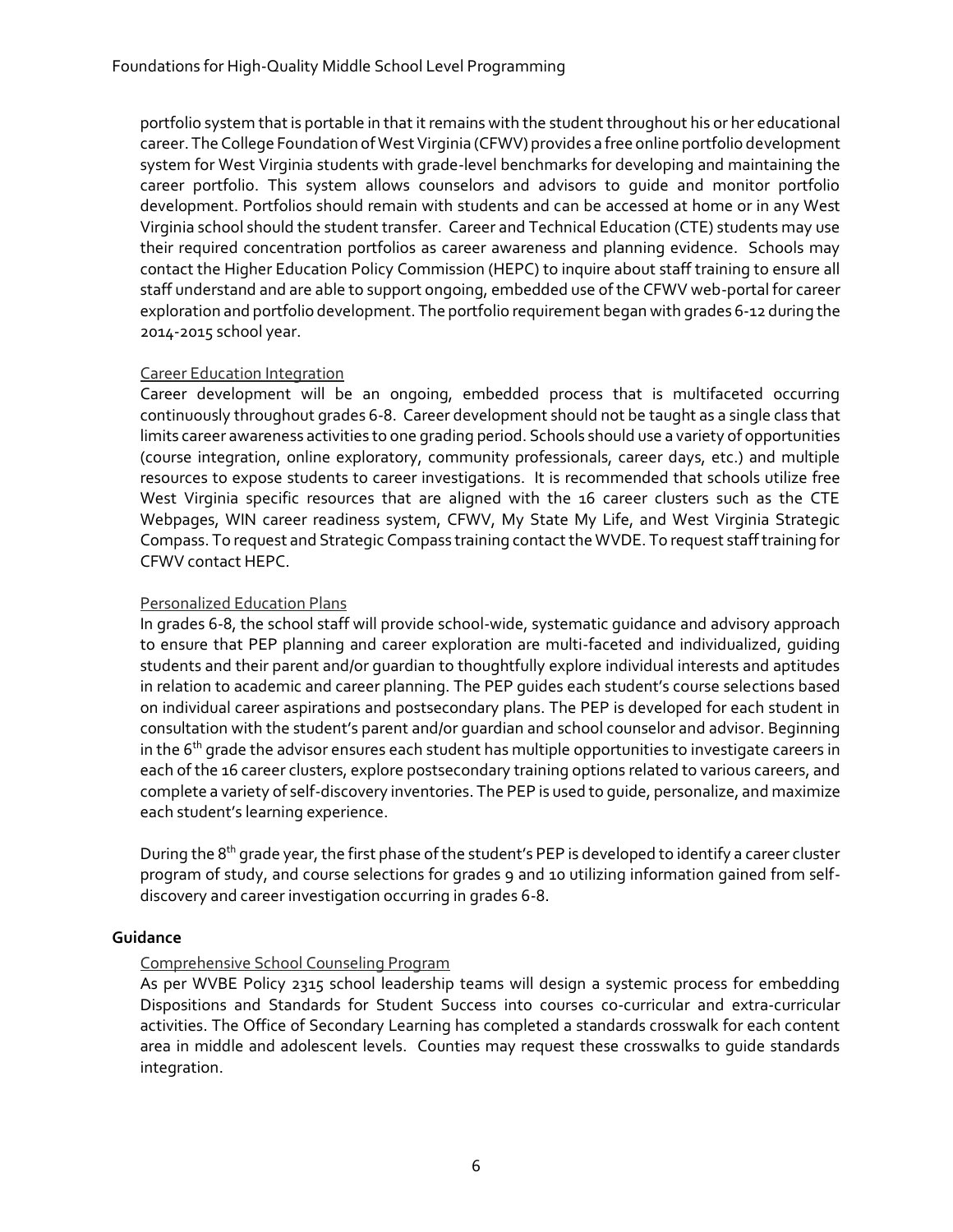WVBE Policy 2520.19 West Virginia College- and Career- Readiness Dispositions and Standards for Student Success outline the standards that West Virginia advisory programs will address. The LINKS Student Advisement System provides an evidence-based framework and curriculum that schools may utilize when designing their advisory system. Schools may use the online, grade-level, curriculum maps and lessons, and incorporate other curriculum sources to design a comprehensive curriculum that addresses the standards and the identified student needs in each school. This online tool, WVDE Links Advisory Implementation Survey and the Advisory Best practice Assessment and Planning Tool for Schools assists schools in assessing their degree of alignment with West Virginia's LINKS Model and the standards- and evidence- based student advisory system and planning for advisory program improvement. Evidence shows students remaining with the same advisor throughout middle level will ensure each student has a meaningful and supportive relationship with their adult advocate and peers. This practice promotes personalization of each student's learning experience and PEP development.

#### CTE Foundational Courses

Schools are encouraged to offer CTE foundation courses to promote career exploration in their areas of interest.

| 0290 | <b>Exploration in Agriculture</b>                      |
|------|--------------------------------------------------------|
| 0295 | Exploring Business, Marketing & Entrepreneurship (5-8) |
| 0903 | Parenting & Strong Families (8-12)                     |
| 0922 | <b>Base Life Basics</b>                                |
| 1404 | Business Preparation (5-8)                             |
| 1441 | Keyboarding (5-12)                                     |
| 1893 | Gateway - Automation and Robotics (AR) Middle School   |
| 1894 | Gateway - Design and Modeling (DM) Middle School       |
| 1895 | Gateway - Energy & the Environment (EE) Middle School  |
| 1896 | Gateway - Flight and Space (FS) Middle School          |
| 1897 | Gateway - Green Architecture (GA) Middle School        |
| 1898 | Gateway - Magic of Electrons (ME) Middle School        |
| 1899 | Gateway - Science of Technology (ST) Middle School     |
| 1900 | Gateway - Medical Detectives (MD) Middle School        |
| 1918 | Gateway - Computer Science 1 (CS1) Middle School       |
| 1920 | Gateway - Computer Science 2 (CS2) Middle School       |
| 2406 | <b>Exploring Technology Education 6th Grade</b>        |
| 2407 | Exploring Technology Education 7th Grade               |
| 2408 | <b>Exploring Technology Education 8th Grade</b>        |
| 2409 | <b>Exploring Technology Education 9th Grade</b>        |
| 7664 | Touring West Virginia (5-12)                           |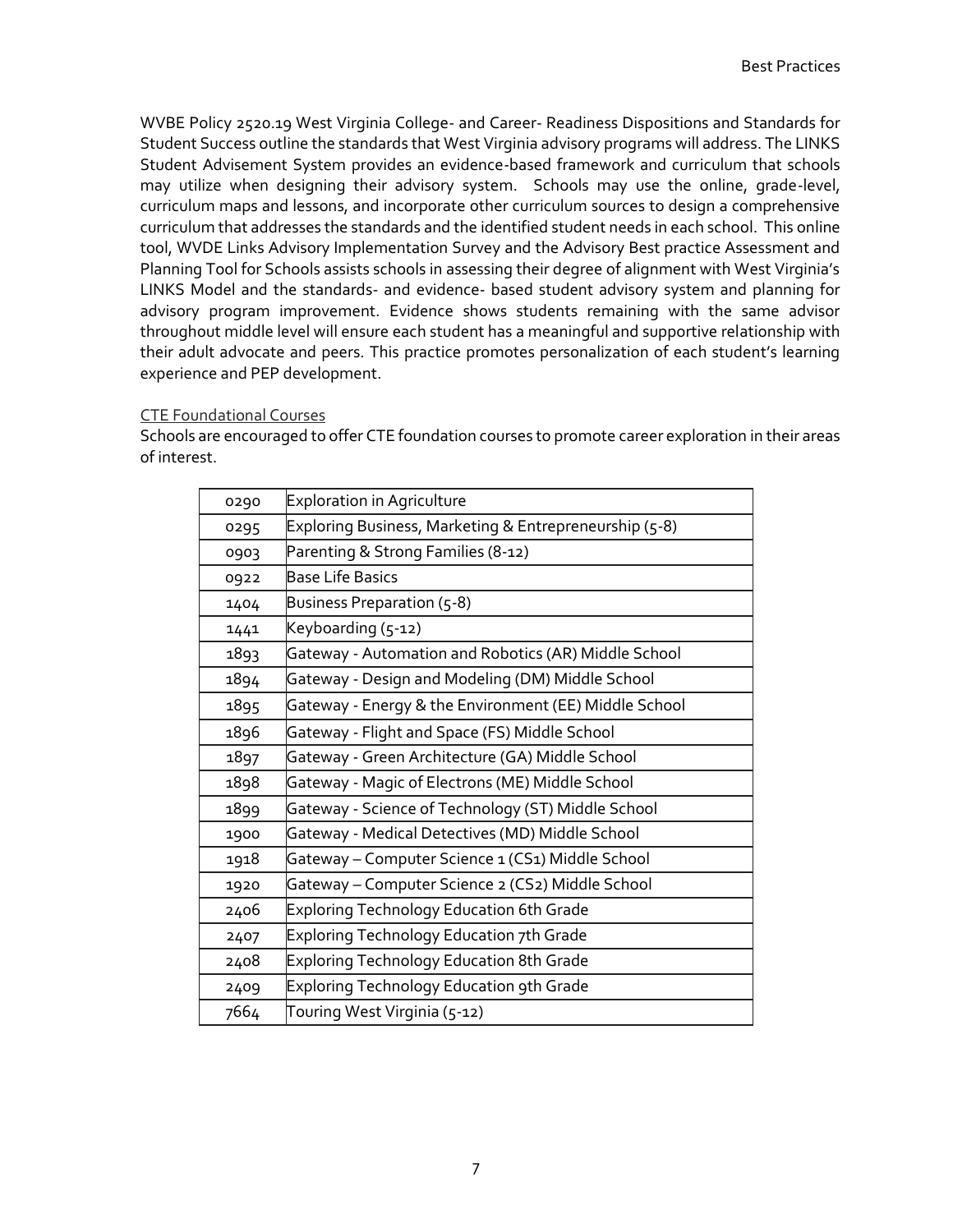Foundations for High-Quality Middle School Level Programming

#### **Resources**

WVBE Policy 2315[. http://apps.sos.wv.gov/adlaw/csr/readfile.aspx?DocId=49580&Format=PDF](http://apps.sos.wv.gov/adlaw/csr/readfile.aspx?DocId=49580&Format=PDF)

WVBE Policy 2520.19 WV College- and Career-Readiness Dispositions and Standards for Student Success for Grades K-12. [https://apps.sos.wv.gov/adlaw/csr/readfile.aspx?DocId=48257](https://apps.sos.wv.gov/adlaw/csr/readfile.aspx?DocId=48257&Format=PDF) [&Format=PDF](https://apps.sos.wv.gov/adlaw/csr/readfile.aspx?DocId=48257&Format=PDF)

WVDE School Counseling Websit[e http://wvde.state.wv.us/counselors/](http://wvde.state.wv.us/counselors/)

Integrated Delivery of the WV Student Success Standards Resource Page <http://wvde.state.wv.us/counselors/wvss-standards-resources.html>

College Foundation of West Virginia.<https://secure.cfwv.com/>

WIN Career Readiness System.<https://www.wincrsystem.com/>

CTE Programs of Study.<https://wvde.us/technical-education/curriculum-and-industry-credentials/>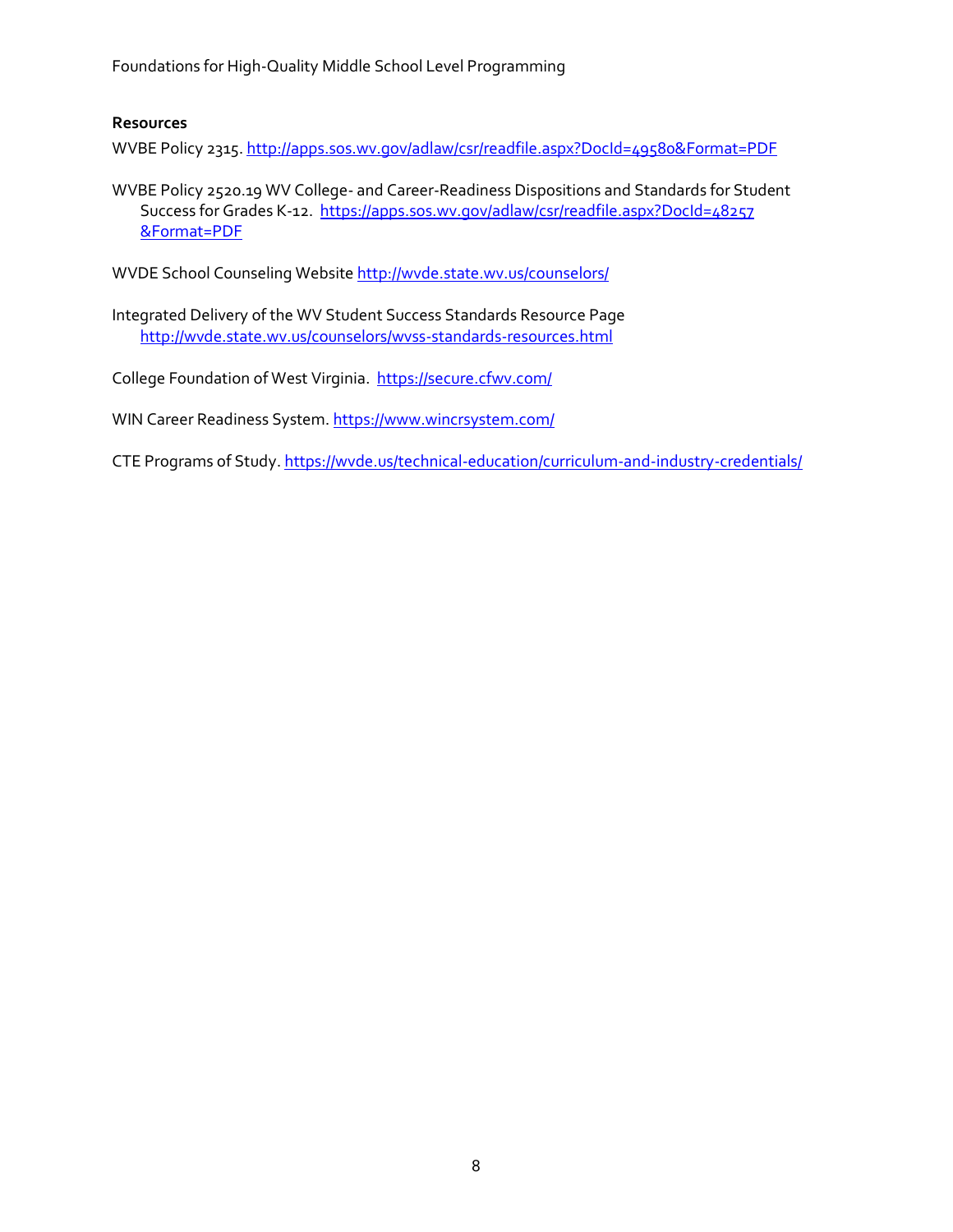### English Language Arts

#### **Guidance**

Policy 2510 does not identify reading as a standalone subject. English language arts is comprised of four areas: reading, writing, speaking/listening and language. Integration of these four areas develops students' language facility as a whole. Research indicates learning the English language is a developmental process which is not segregated into four clear-cut sections; instead, research points toward interrelation of the four areas previously listed. In order to be active participants in a literate world, students must be able to see and understand connections between reading, writing, speaking/listening, and language. Integrating skills from the four areas of English language arts leads to classroom activities that allow for well-rounded development and progress in all areas of language learning. Integrated instruction provides meaningful learning experiences and allows students multiple opportunities to apply the skills they are developing.

Below are some of the options districts may use to provide additional support for reading:

#### Option 1:

Designate County-Level ELA Standards-Based Courses for WVEIS Grading

Counties who wish to include standard-specific ELA reporting for report cards now have the option to do so via the establishment of county-level ELA course codes. The following course codes may be utilized at the county's discretion:

LANG: Language WRIT: Writing READ: Reading SPLI: Speaking and Listening

Should a district elect to designate the specific course codes indicated above, teachers will still need to enter a grade for ELA that is inclusive of the above components.

#### Option 2:

Utilize a team teaching approach with an English Language Arts Teacher and a Reading Teacher, much like with inclusion. The two teachers would collaborate for one inclusive ELA grade.

#### Option 3:

Elective course codes for Developmental Reading still exist in grades 6-8. These elective courses can be utilized for *Enrichment/Re-teaching*. These are optional elective courses only.

#### **Resources**

- Langer, J.A. with Close, E., Angelis, J., and Preller, P. (2000). Guidelines for Teaching Middle and High School Students to Read and Write Well: Six Features of Effective Instruction. Retrieved from <http://www.adlit.org/article/19907/>
- May, O. B. (2011). Four skills activities: Reading, writing, speaking & listening. Retrieved from <http://www.educ.ualberta.ca/staff/olenka.Bilash/best%20of%20bilash/fourskills.html>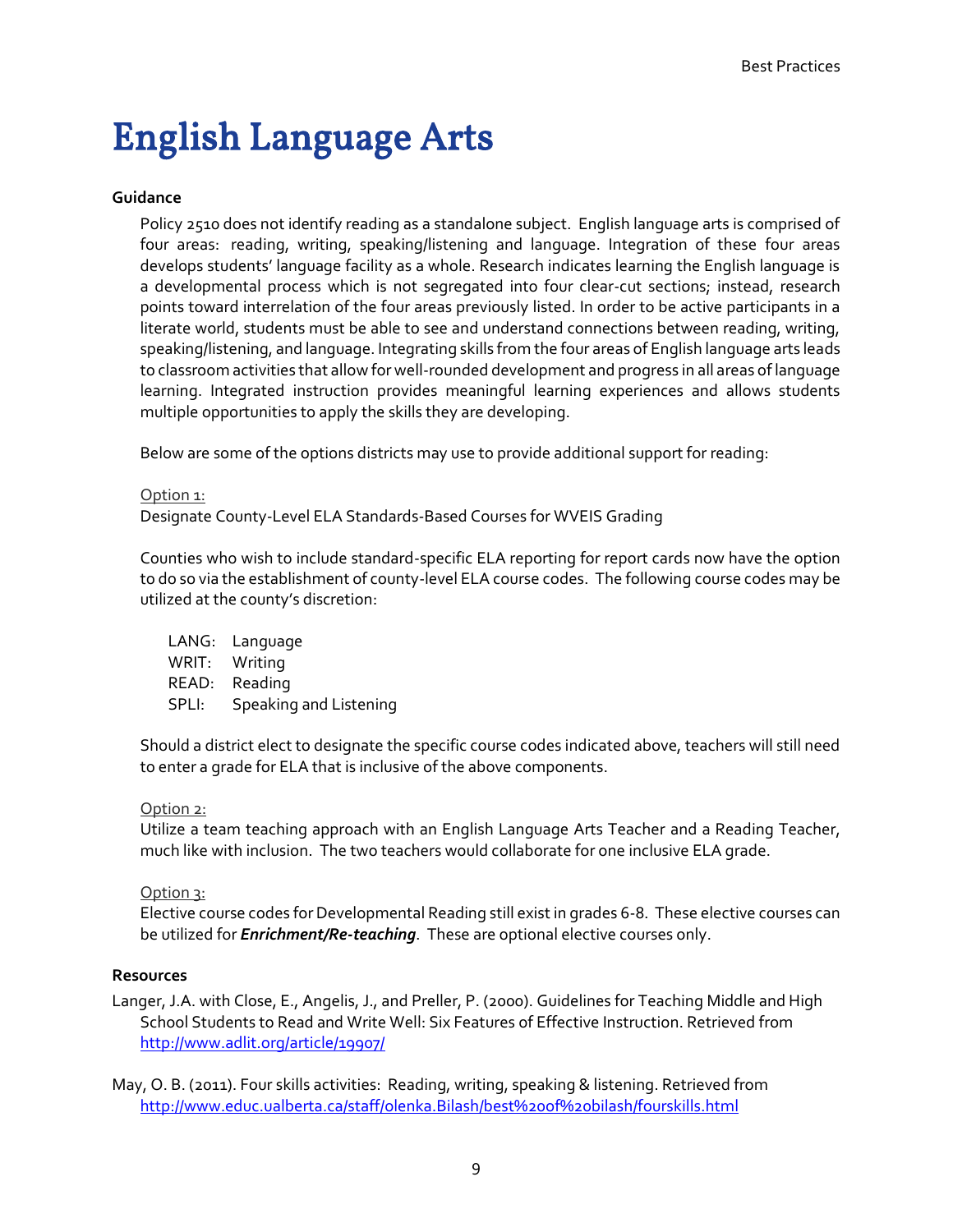Foundations for High-Quality Middle School Level Programming

Raphael, T.E. & Hiebert, E.H., (2013). *Creating an integrated approach to literacy instruction.* (reprint of 1996 edition) Santa Cruz: TextProject, Inc. Retrieved from [http://textproject.org/assets/library/resources/Raphael-Hiebert-1996-Creating-an-Integrated-](http://textproject.org/assets/library/resources/Raphael-Hiebert-1996-Creating-an-Integrated-Approach-to-Literacy-Instruction.pdf)[Approach-to-Literacy-Instruction.pdf](http://textproject.org/assets/library/resources/Raphael-Hiebert-1996-Creating-an-Integrated-Approach-to-Literacy-Instruction.pdf)

Walsh Dolan, M. (1985). Integrating listening, speaking, reading, and writing in the classroom. *Language Arts Journal of Michigan*, *1*(1), 6-12. Retrieved from <http://scholarworks.gvsu.edu/cgi/viewcontent.cgi?article=1769&context=lajm>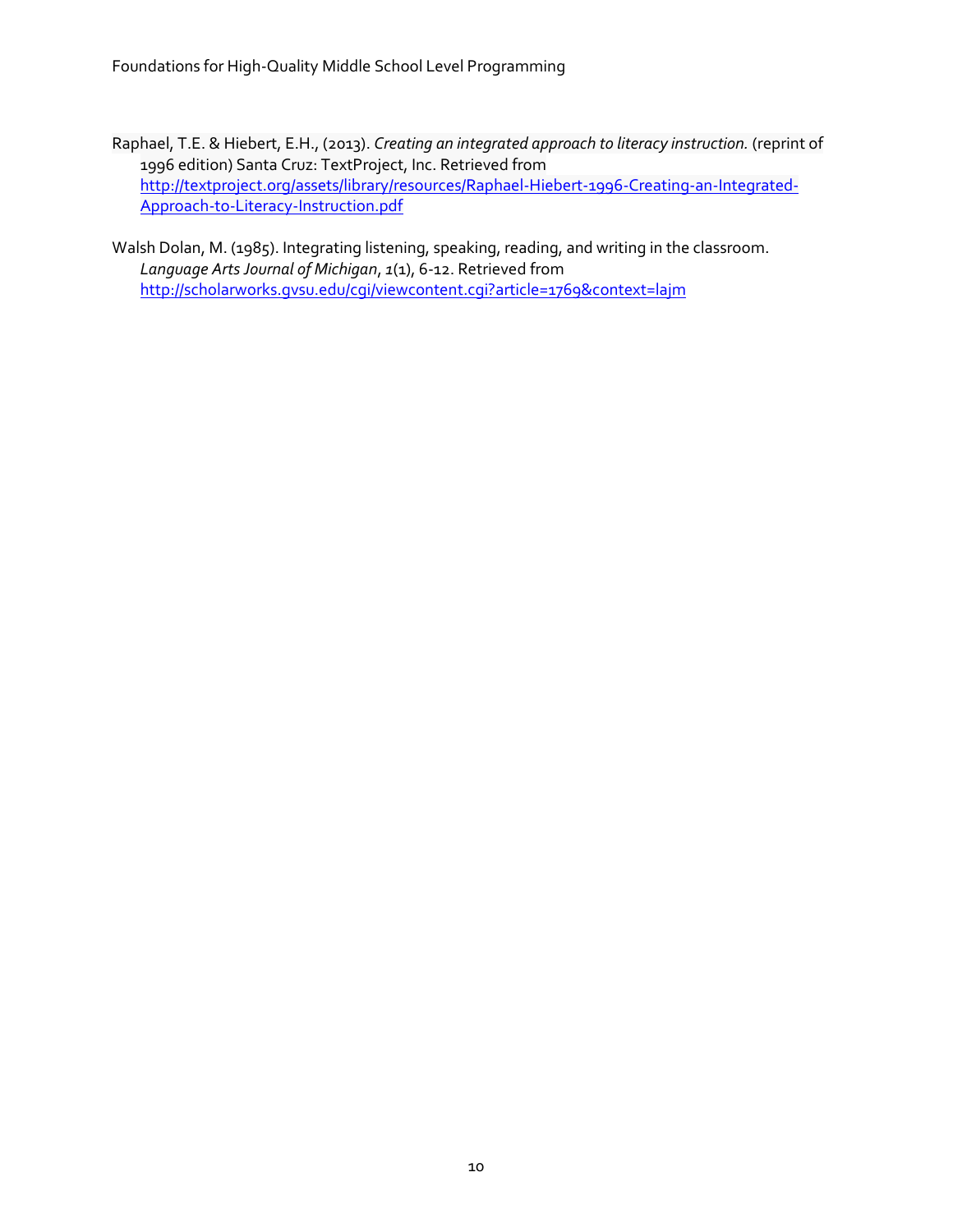### <span id="page-10-0"></span>Mathematics

#### **Guidance**

#### Accelerating High School Mathematics Courses

The adoption of the West Virginia College- and Career-Readiness Standards provides an additional opportunity to reconsider practices of accelerating high school mathematics to the middle school. It is strongly recommended that districts systematically consider the full range of issues related to accelerating high school mathematics courses at middle level grades. Districts should not be rushed or pressured into decisions and should develop a plan along with representative stakeholders, including parents, middle and high school teachers, counselors, and mathematics leaders.

Discussions and decision-making regarding accelerating high school mathematics to the middle school should include three areas of consideration:

- the increased rigor of the grade 8 mathematics standards;
- options for high school pathways that accelerate starting in grade 9 to allow students to reach advanced mathematics courses such as Calculus by grade 12; and
- the offering of high school mathematics in middle school to students for which it is appropriate.

#### Increased Rigor of Grade 8 Content Standards for Mathematics

Success in the introductory high school mathematics course for either the Integrated Pathway or the Traditional Pathway is crucial to students' overall academic success and their continued interest and engagement in mathematics. In the past, based on perceived redundancies in content standards during the middle grades, districts had increasingly offered the former Algebra I course in 8<sup>th</sup> grade to enhance rigor. The current K-8 content standards, however, represent a tight progression of skills and knowledge that is inherently rigorous and designed to provide a strong foundation for success in the more advanced introductory high school mathematics course, High School Mathematics I or High School Algebra I.

The West Virginia College-and Career-Readiness Standards for Mathematics – Grade 8 are of significantly higher rigor and more coherent than traditional grade 8 mathematics standards. The content standards address the foundations of algebra by including content that had been part of previous Algebra I courses, such as more in-depth study of linear relationships and equations, a more formal treatment of functions, and the exploration of irrational numbers. Geometry standards relate geometry to algebra in a way that was not traditionally explored. In addition, the statistics standards are more sophisticated than those traditionally included in middle school and connect linear relations with the representation of bivariate data. The West Virginia College-and Career-Readiness Standards for Grade 8 address more algebra topics than were traditionally found in grade 8 standards.

The High School Mathematics I course and the High School Algebra I course build on the grade 8 standards and are correspondingly more advanced than previous Algebra I courses. Because many of the topics traditionally included in previous Algebra I courses are in the current grade 8 content standards, High School Mathematics I and High School Algebra I courses start with more advanced topics and includes more in depth work with linear functions, exponential functions and relationships, and the previous high school content standards in statistics.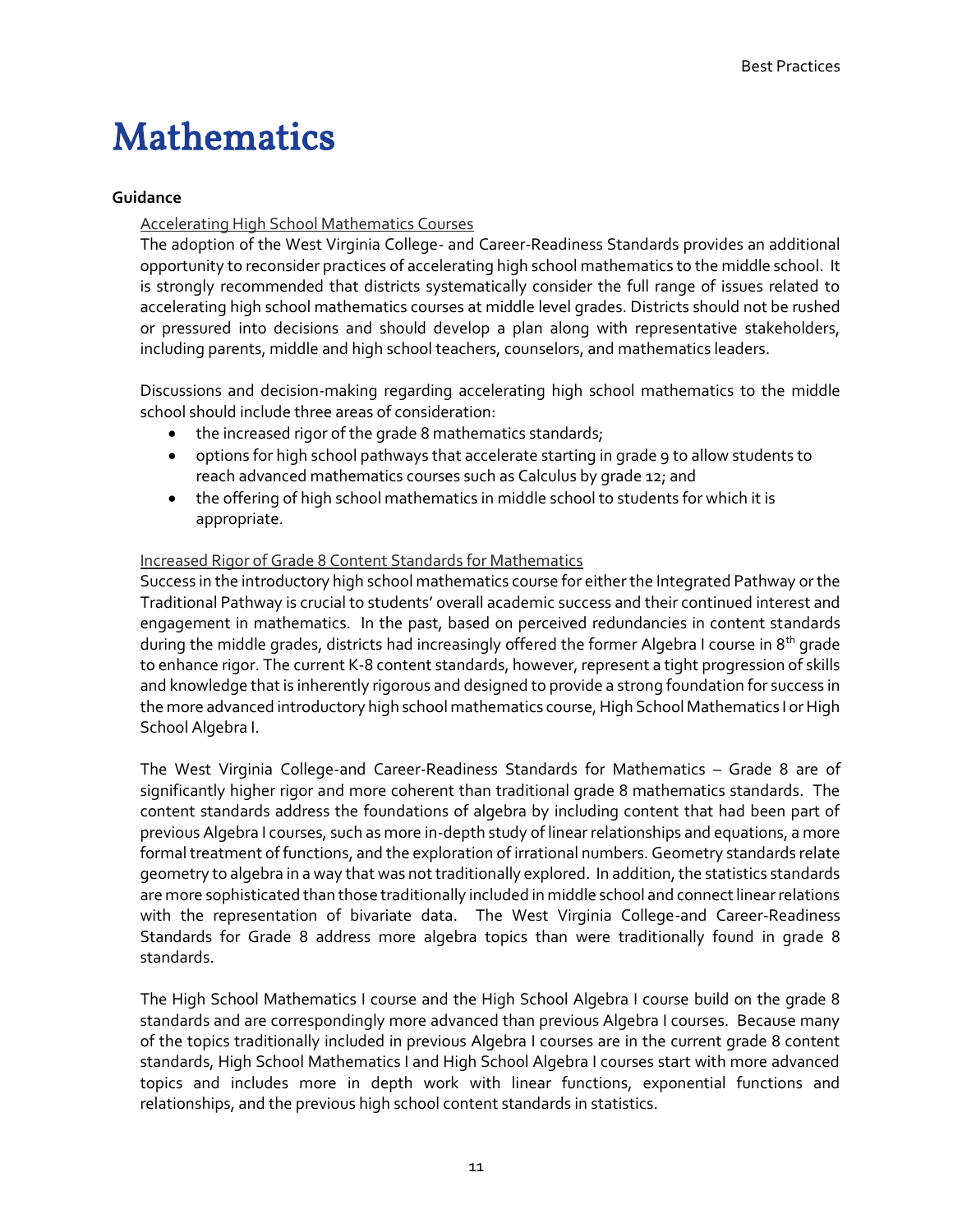The selection and placement of students into accelerated opportunities must be done carefully in order to ensure success. It is recommended that placement decisions be made based upon a set of criteria including a readiness assessment to be reviewed by a team of stakeholders that includes teachers and instructional leadership.

#### High School Mathematics in Middle School

Students who have demonstrated the ability to meet the full expectations of the content standards quickly should, of course, be encouraged to do so. There are a variety of ways and opportunities for students to advance to mathematics courses. Districts are encouraged to work with their mathematics leadership, teachers, and curriculum coordinators to design an accelerated pathway that best meet the needs of their students. For those students ready to move at a more accelerated pace, one recommended method is to compress the standards for any three consecutive grades and/or courses into an accelerated two-year pathway. Students who follow a compacted pathway will be undertaking advanced work at an accelerated pace. This creates a challenge for these students as well as their teachers, who will be teaching within a compressed timeframe the 8<sup>th</sup> grade content standards and the High School Mathematics I or High School Algebra I content standards that are significantly more rigorous than in the past.

The West Virginia College- and Career-Readiness Standards for Mathematics in grades 6-8 are coherent, rigorous, and non-redundant, so the offering of high school coursework in middle school to students for whom it is appropriate requires careful planning to ensure that all content and practice standards are fully addressed (no omitting of critical middle school content). Compacted pathways in which the content standards from Grade 7, Grade 8, and the High School Mathematics I or the High School Algebra I courses could be compressed into an accelerated pathway for students in grades 7 and 8, allow students to enter the High School Mathematics II or the High School Geometry course in grade 9.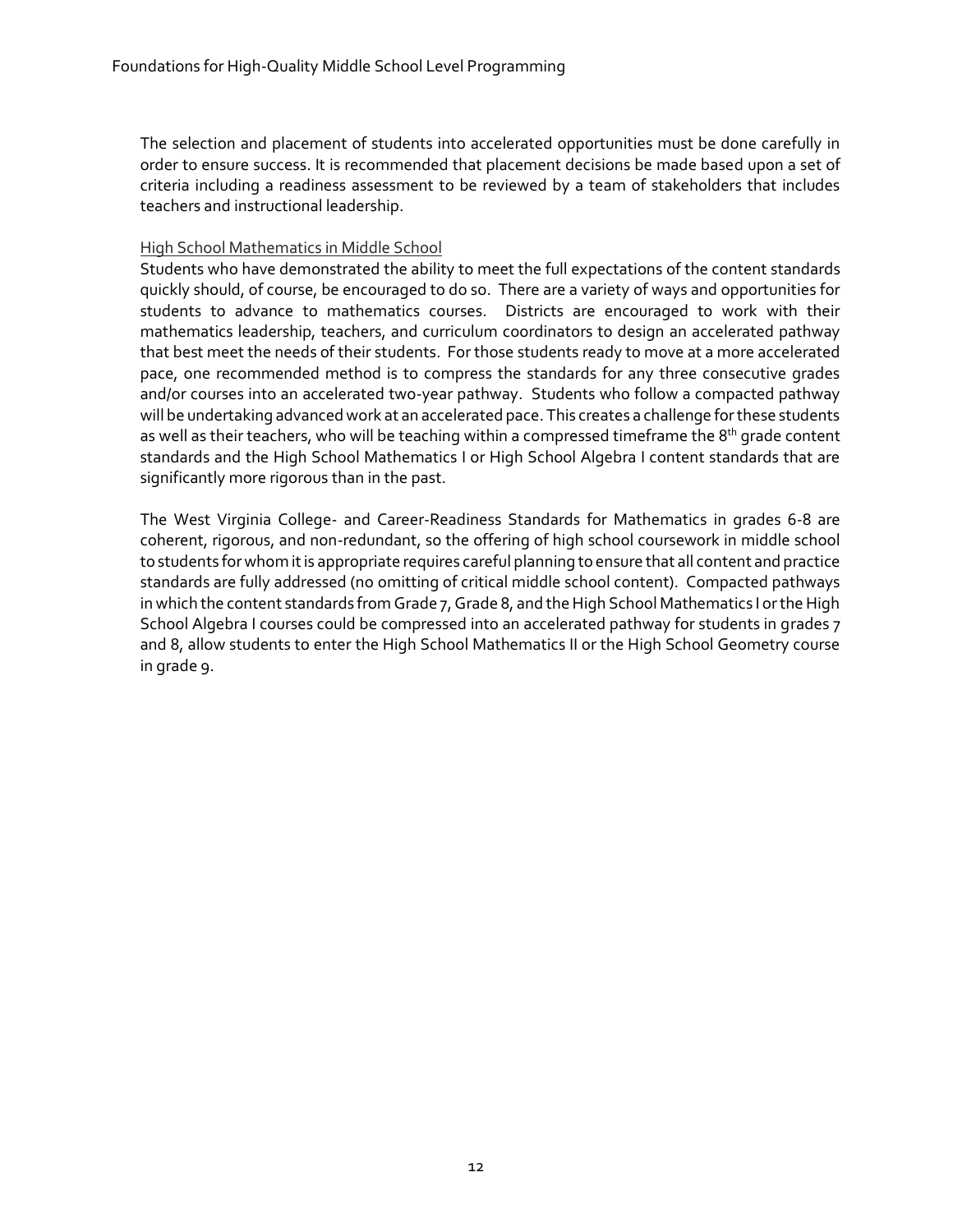### <span id="page-12-0"></span>Music and Visual Arts

#### **Guidance**

All students in grades 6-8 will be offered music and visual art. They will be offered with frequency sufficient to achieve mastery of the West Virginia approved content standards for those areas and meet the needs of children. Local school districts will decide appropriate music course substitutions and the scheduling of arts courses in accordance to the needs of their respective schools and available resources.

The standards for Middle School Visual Art and Music are arranged in grade bands. There will be one set of 6-8 standards for Music and another set for Visual Art. Counties have the flexibility to divide the grade band standards and offer Visual Art and Music each year of middle school or they may choose to utilize the grade band standards together and offer each course once during grades 6-8. For example, they may offer Art to all  $7<sup>th</sup>$  graders and then Music to all 8<sup>th</sup> graders. The individual grade course codes will remain for both areas with an addition of a course code for Middle School Music and one for Middle School Art if counties choose to offer one course that addresses the middle school standards for each area.

#### **Resources**

The Kennedy Center,<http://artsedge.kennedy-center.org/educators/standards.aspx>

National Coalition of Core Arts Standards (2014), [http://nationalartsstandards.org](http://nationalartsstandards.org/)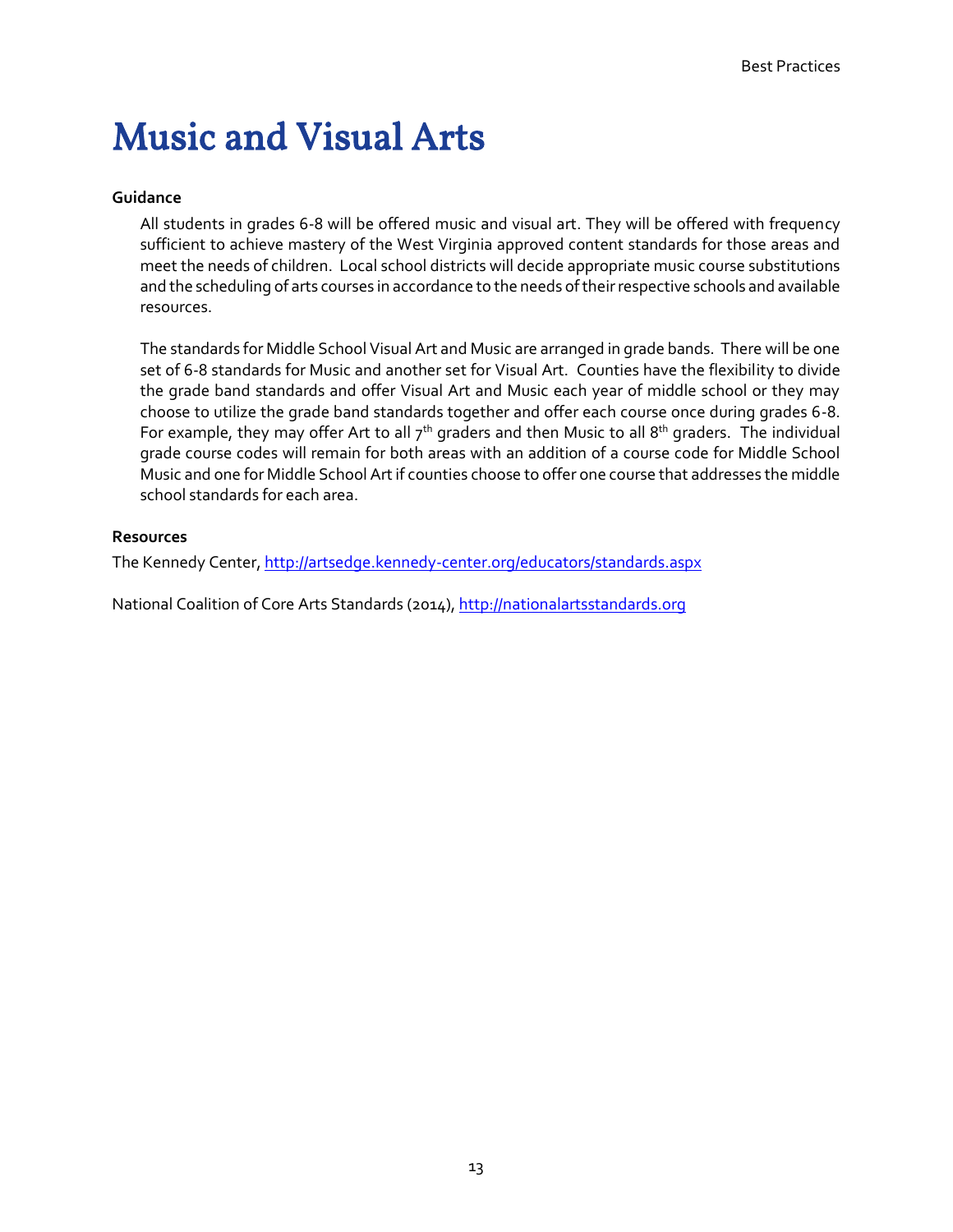# <span id="page-13-0"></span>Physical Education, Health and Physical Activity

#### **Guidance:**

The principal and a team of teachers will determine an adequate amount of time necessary to achieve mastery of the approved content standards for Wellness Education.

The middle school standards for Physical Education and Health Education are combined into one set of standards titled Wellness Education; however, the separate strands of both Physical Education and Health Education will remain in the policy. Counties will have the option to schedule the course as separate Health and PE courses or schedule it as one Wellness Education course. The Wellness Education course codes can be located in the Course Code Manual.

#### **Alternate Physical Education Plan Guidance**

For those schools that do not have the number of certified physical education teachers or required physical setting to meet the physical education time requirements Alternate Physical Education Plans must be developed. Alternate Physical Education Plans shall be submitted to WVDE using WVEIS WOW. ALT PE for approval. For more information contact Josh Grant, PE/Health Coordinator at jarant@k12.wv.us.

#### **Body Mass Index Assessment Guidance**

Physical Education Teachers conducting Body Mass Index (BMI) assessments should adhere to all safeguards to minimize potential harms and maximize benefits by establishing a safe and supportive environment for all students. Adequate time should be allowed for screening to ensure appropriate assessment, confidentiality and individual privacy. Proper notification should be given to parents to allow BMI calculation by the student's health care provider if they so choose. Utilization of the school nurse is also an acceptable practice. Confidentially is key when reporting this information for FitnessGram administration and reporting purposes. For more information contact Josh Grant, PE/Health Coordinator at jarant@k12.wv.us.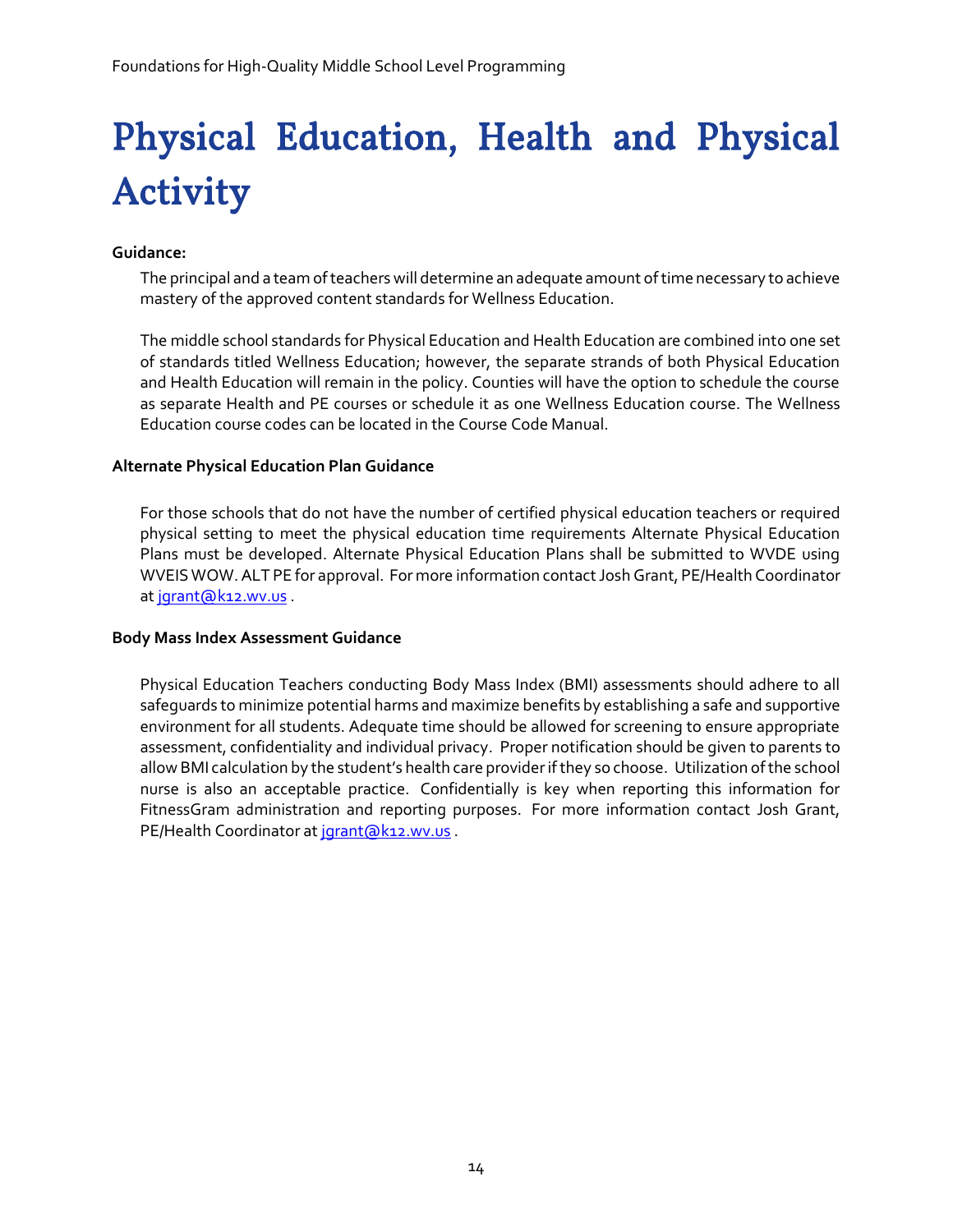### <span id="page-14-0"></span>Physical Activity

| Developmentally Appropriate Practices for Physical Health and Wellness                                                                                                                                                                                                                                                                                                                                                                                                                                                                                                                                                                                                                                           |                          |  |
|------------------------------------------------------------------------------------------------------------------------------------------------------------------------------------------------------------------------------------------------------------------------------------------------------------------------------------------------------------------------------------------------------------------------------------------------------------------------------------------------------------------------------------------------------------------------------------------------------------------------------------------------------------------------------------------------------------------|--------------------------|--|
| Middle schools should recognize that healthy lifestyle and academic success are<br>tightly interwoven. Therefore, schools should promote wellness activities that extend<br>beyond the course requirements for physical education and health. This may be<br>accomplished through programs that focus on skill development, sportsmanship and<br>teamwork. Opportunities will be provided for 30 minutes of moderate to vigorous<br>integrated physical activity daily to keep middle grades students physically active<br>throughout the school year. Wellness education should target the widespread<br>behaviors that undermine the health and resulting capacity for personal success<br>during adolescence. | <b>Physical Activity</b> |  |

#### **Guidance**

Policy 2510 recognizes that physical activity and academic success are interwoven. Middle schools should promote a culture of physical activity that extends beyond Physical Education course requirements and increase physical activity opportunities for all students. Content specific area teachers including the Arts should look for opportunities that integrate physical activity into their lesson plans to address academic concepts and provide opportunities for energizers and other brain and body boosting activities. Middle Schools should look for opportunities to create and foster a positive culture of physical activity. Some examples of programs that promote a positive culture of physical activity may include, but are not limited to before school physical activity offerings, intramurals, physically active academic lessons and afterschool physical activity offerings.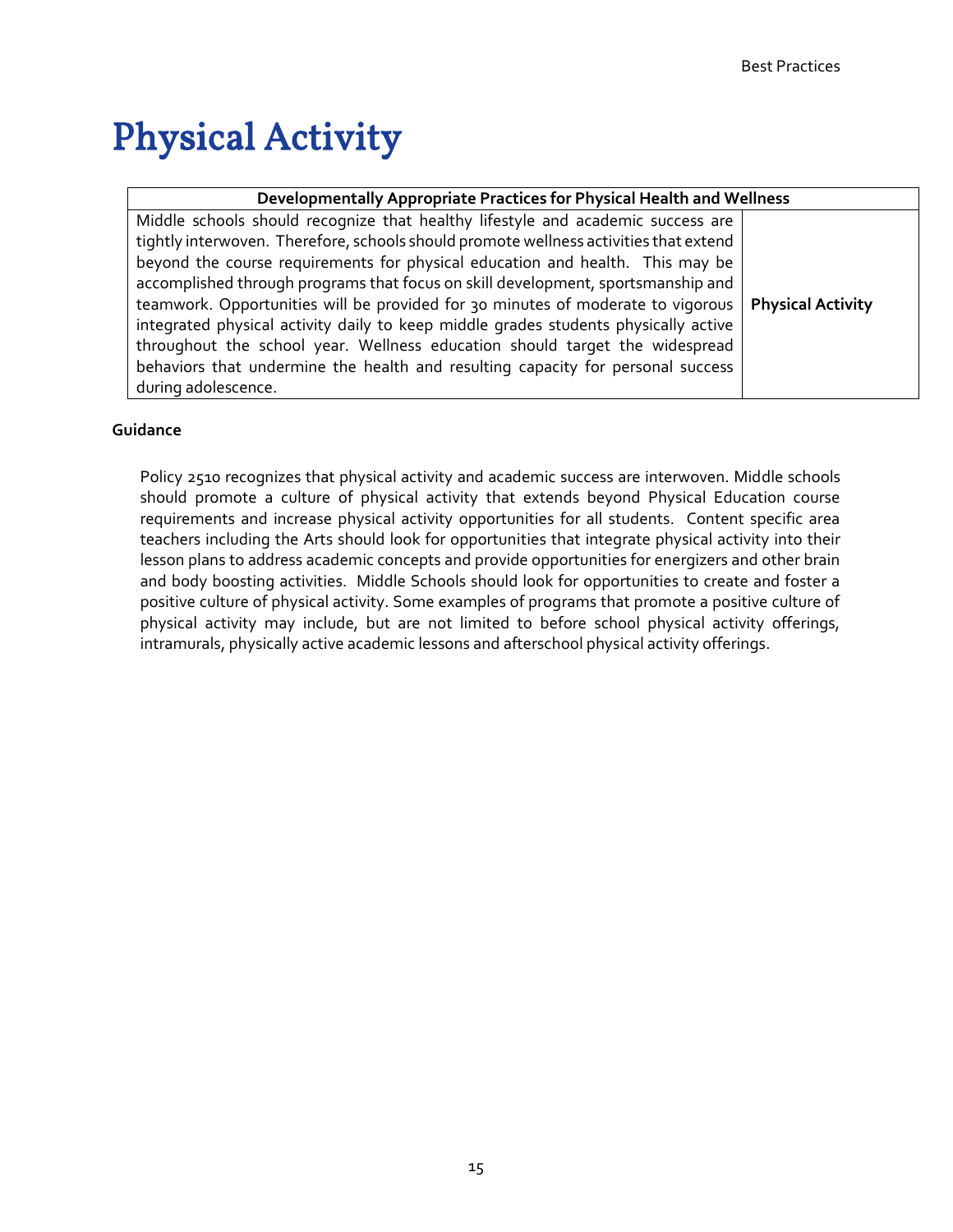### <span id="page-15-0"></span>Science

#### **Guidance**

The Three-Dimensional Learning of the science standards provides opportunities for students to actively and purposefully engage with science and engineering practices and apply the crosscutting concepts to deepen their understanding of science phenomena across science disciplines. The limited number of topics in each grade level allows time for students to be immersed in experiential learning as Life Science, Physical Science, and Earth and Space Science are taught in each grade level. Human Impact is taught also in each middle school science course prompting students to consider how Earth's surface processes and human activities affect each other.

Where science objectives align to other content areas, thematic instruction will make lessons relevant to real-life experiences, provide connections among various curricular disciplines, reinforce basic skills and content, and provide opportunities for higher-level thinking.

Research indicates extending the instruction beyond the classroom to the community and the environment has led to a number of positive impacts, from improving academic performance, to enhancing critical thinking skills, to developing personal growth and life-building skills including confidence, autonomy, and leadership. In addition, a number of the studies showed that environmental education increased civic engagement and positive environmental behaviors.

Engineering Design is integrated throughout the content as students solve problems within the constraints they are given. Additionally, educators may choose to teach Engineering Design separate from the other science topics as a means to address computer science, robotics, or other technological process used for solving problems.

#### **Resources**

WV NxG Frequently Asked Questions and their answers have been posted at <https://wvde.state.wv.us/instruction/WVNxGenScienceFAQs.html>

[eeWORKS K-12 Students: Executive Summary & Key Findings](https://naaee.org/eepro/resources/eeworks-k-12-students-executive-summary) [https://naaee.org/eepro/](https://naaee.org/eepro/resources/eeworks-k-12-students-executive-summary) [resources/eeworks-k-12-students-executive-summary](https://naaee.org/eepro/resources/eeworks-k-12-students-executive-summary)

Monitoring progress toward successful K-12 STEM education: A nation advancing? [http://www.nap.edu/download.php?record\\_id=13509](http://www.nap.edu/download.php?record_id=13509)

[West Virginia Science Teachers Association, https://wvsta.org/](https://wvsta.org/)

[National Science Teachers Association, http://www.nsta.org/](http://www.nsta.org/)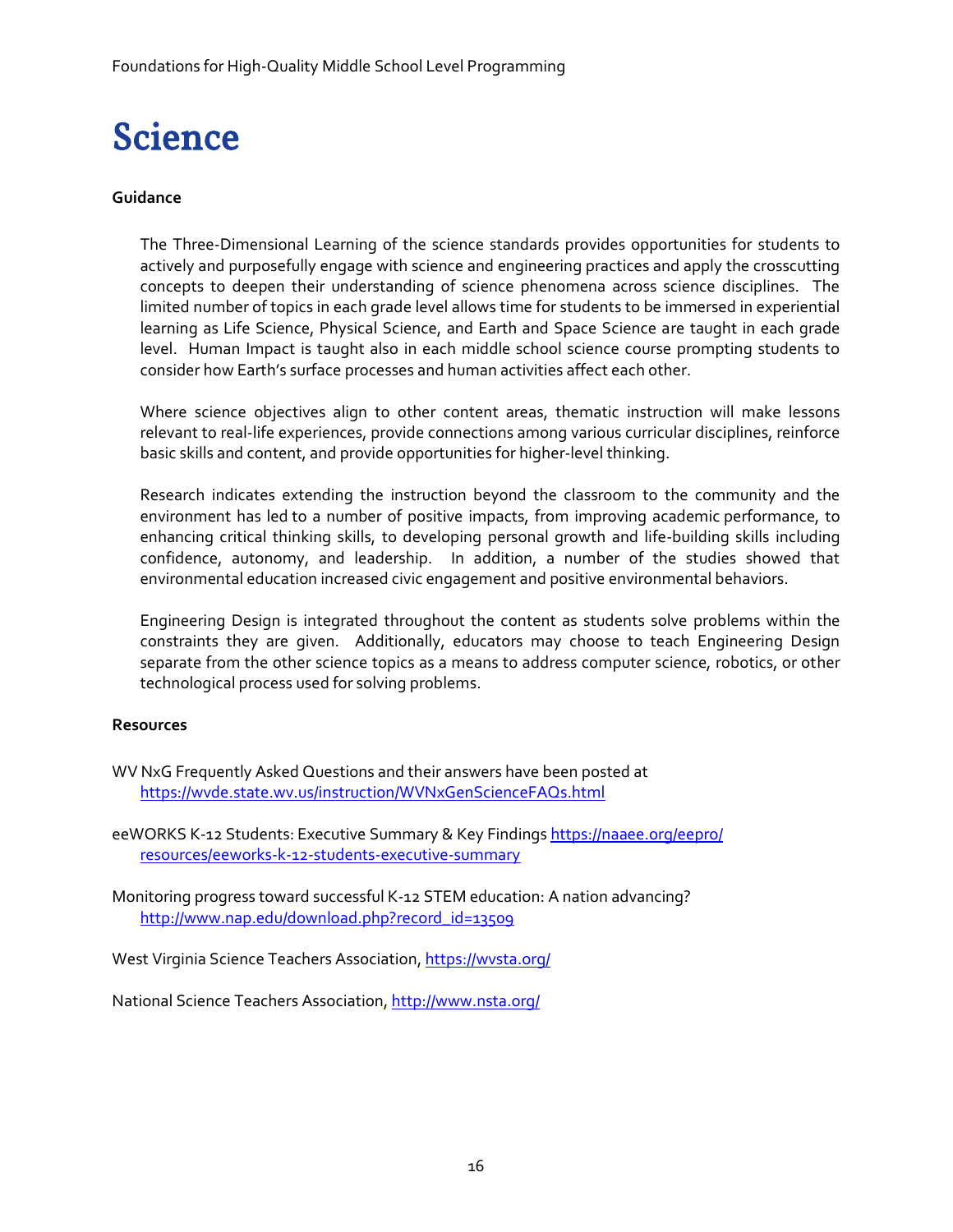### <span id="page-16-0"></span>Technology Integration/Computer Science

| <b>Standards-Focused Curriculum</b>                                                                                                                                                                                                                                                                                                                                                                                                                                                                                                                                                                                                                                                                                                                                                                                                                                                                                                                                                                                                                                                                                                                                                          |                                           |  |
|----------------------------------------------------------------------------------------------------------------------------------------------------------------------------------------------------------------------------------------------------------------------------------------------------------------------------------------------------------------------------------------------------------------------------------------------------------------------------------------------------------------------------------------------------------------------------------------------------------------------------------------------------------------------------------------------------------------------------------------------------------------------------------------------------------------------------------------------------------------------------------------------------------------------------------------------------------------------------------------------------------------------------------------------------------------------------------------------------------------------------------------------------------------------------------------------|-------------------------------------------|--|
| The educational environment will lead to proficiency and comfort with a variety<br>of technology devices and programs. This proficiency and comfort should be<br>modeled by teachers to support instruction and skill acquisition. Students will be<br>provided reqular opportunities within the context of coursework to master the<br>standards set forth in Policy 2520.14. Students will be provided sufficient<br>opportunities in digital literacy, computer science and technology skills to meet<br>the standards by the end of 8 <sup>th</sup> grade. The infrastructure of classrooms should<br>infuse technology and pedagogy into instruction, thus leading to improved<br>student engagement and an environment where students construct authentic<br>products, often collaborating in the process. Technology-infused activities<br>should, if possible, extend the learning environment beyond the normal school<br>day or setting and extend the development of digital citizenship skills in students.<br>It is important that students understand the difference between being a user of<br>technology and a creator of technology and to have the opportunity to do both. | Technology and<br><b>Computer Science</b> |  |

#### **Guidance**

Technology-infused activities should, if possible, extend the learning environment beyond the normal school day or setting and extend the development of digital citizenship skills in students.

All students should have access to high-quality computer science opportunities. This can be as independent, integrated, standalone semester, year-long course, or on a rotation each year.

Please refer to the Course Code Manual, which is updated on a regular basis. <https://wveis.k12.wv.us/wveis2004/support.htm>

#### **Resources**

Apple Education. *Everyone Can Code: Learn to Code 3.* <https://www.apple.com/education/teaching-code/>

- Code.org. *Computer Science Discoveries, CS Fundamentals – Express, Project GUTS (Growing Up Thinking Scientifically), Computer Science is Algebra.* [https://code.org/educate/](https://code.org/educate/curriculum/middle-school) [curriculum/middle-school](https://code.org/educate/curriculum/middle-school)
- CompuScholar. *Teaching Tomorrow's Technology.* [http://www.compuscholar.com/schools/](http://www.compuscholar.com/schools/courses/overview/) [courses/overview/](http://www.compuscholar.com/schools/courses/overview/)

Google CS First.<https://www.cs-first.com/en/home>

Microsoft. *Digital Literacy.* [https://www.microsoft.com/en-us/DigitalLiteracy/](https://www.microsoft.com/en-us/DigitalLiteracy/curriculum4.aspx) [curriculum4.aspx](https://www.microsoft.com/en-us/DigitalLiteracy/curriculum4.aspx)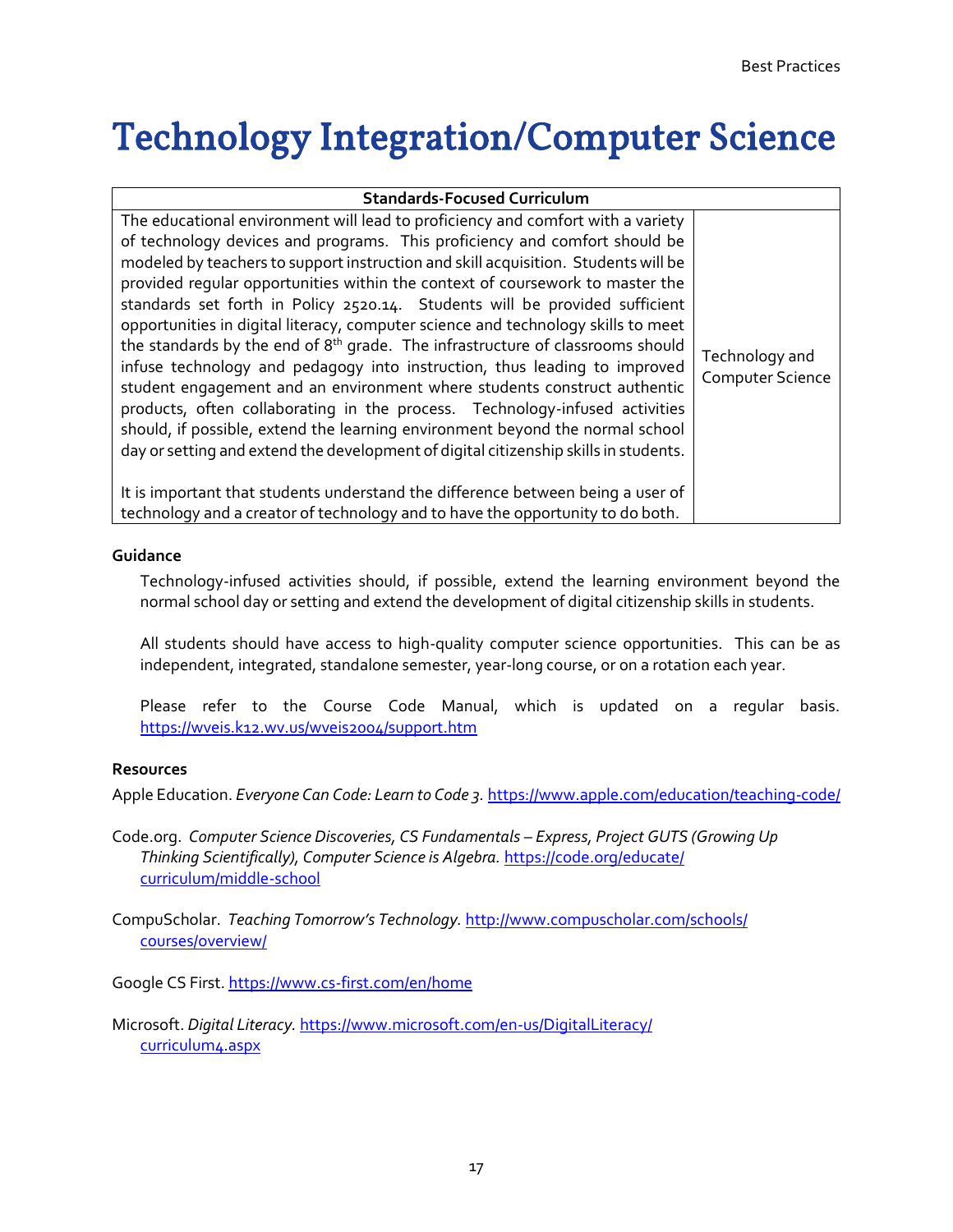### <span id="page-17-0"></span>West Virginia Virtual School

The mission of the West Virginia Virtual School (WVVS) is to assure consistent, high quality education for the students of West Virginia. The WVVS helps bridge the barriers of time, distance and inequities for all West Virginia students by providing access to online courses aligned to current state standards. All courses are reviewed by a committee of West Virginia teachers who screen courses to ensure West Virginia standards are met. Online teachers with the WVVS are highly qualified. In an effort to promote efficacy and equity in educational opportunities, courses are available to all students statewide.

To register for a course, students should first read the course description in the course catalog at [http://wveis.k12.wv.us/vschool/courses/coursecatalog.cfm.](http://wveis.k12.wv.us/vschool/courses/coursecatalog.cfm) Students can then preregister for a course by completing the form at [http://wveis.k12.wv.us/vschool/](http://wveis.k12.wv.us/vschool/preregistration/index.cfm) [preregistration/index.cfm](http://wveis.k12.wv.us/vschool/preregistration/index.cfm). The request will be sent to the virtual school contact at the student's school who will determine if the correct course has been selected. The school contact will either approve or deny the request. The virtual school contact can also register a student directly for the course and bypass the preregistration process. No student can be placed in a virtual course without the consent of the local school. The registration portal for the virtual school contact can be found at [https://wveis.k12.wv.us/vschool/secure/index.cfm?](https://wveis.k12.wv.us/vschool/secure/index.cfm). Students have a 14 calendar day timeframe to begin a course.

Original credit virtual courses must be entered in WVEIS. Courses are signified as virtual by placing a "V" in the fifth position. The school must report a grade of WNG (Withdrawn No Grade) on the student transcript when the student drops a course on or before 28 days. The school must record a grade of WF (Withdrawn Failing) for a student who drops a course after the 28 day grace period.

The virtual course grade will be available to the school co-teacher/facilitator/mentor. The coteacher/facilitator/mentor ensures that student grades for WV Virtual School courses are entered in the WVEIS data system. No changes can be made to the online course grade by local school personnel.

Grades must be recorded by using the percentage grade issued by the online instructor. Most course providers recognize grading scales vary from state to state and do not post a letter grade to the final grade report. In the event a course provider assigns a letter grade in addition to the percentage, the letter grade should be disregarded.

More information about the WVVS can be found at [http://virtualschool.k12.wv.us/](http://virtualschool.k12.wv.us/vschool/index.html) [vschool/index.html.](http://virtualschool.k12.wv.us/vschool/index.html)

#### County Virtual Instruction Programs (§18-5F-1-6)

The 2017 Senate Bill 630 allows a school district or multi-county consortium to create their own virtual instruction program to allow students to take all of their classes through online classes and earn a high school diploma from the school district. Counties interested in offering this option to their students are required to set county board policy defining the program; student eligibility for enrollment; scope, instructional model and capacity; assessment protocol and requirements for monitoring student performance; and qualifications of faculty. Students enrolled in a county's virtual instruction program must reside in the school district and are subject to the same state assessment requirements as other students in the district. It is recommended that the policy also address student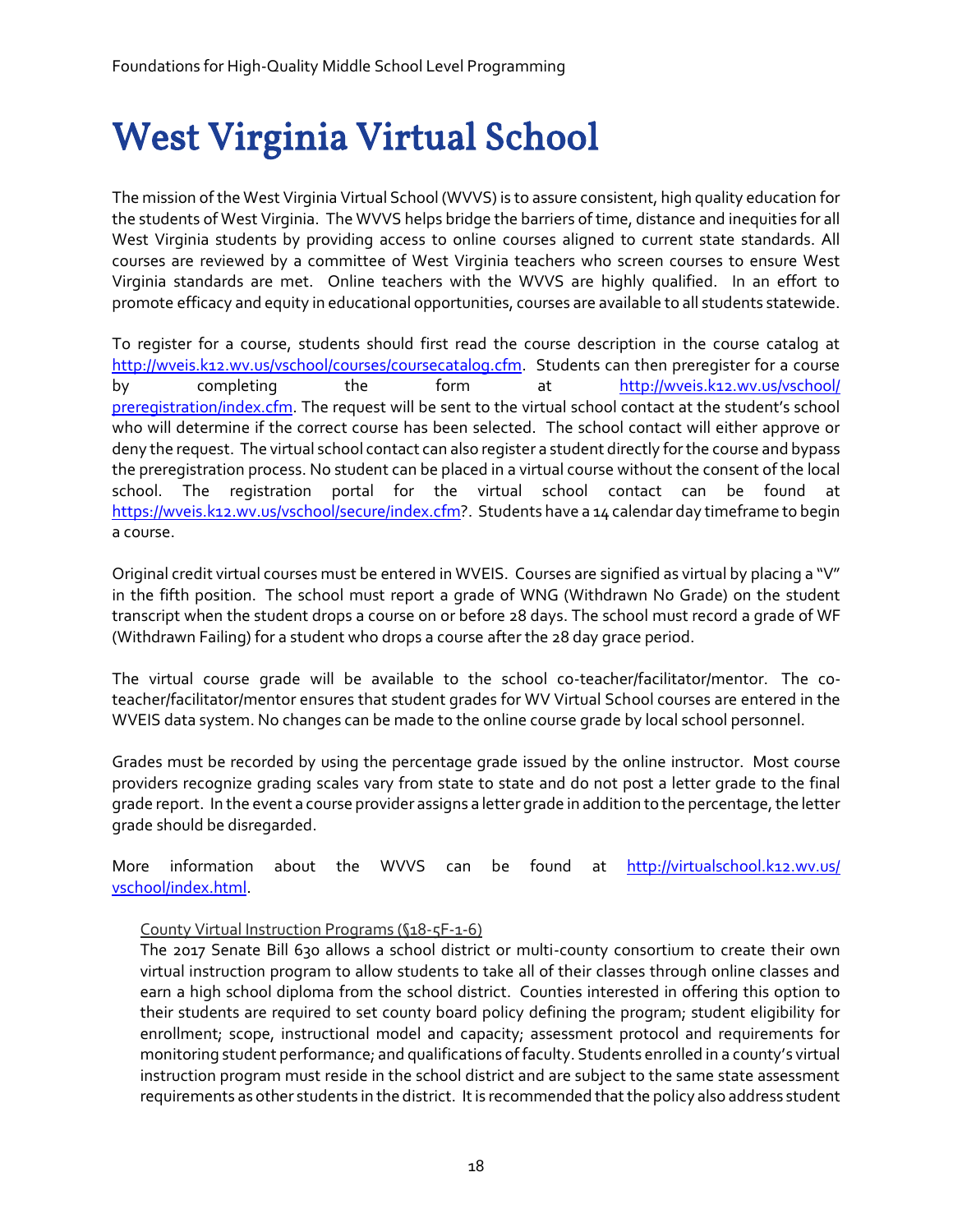participation in co-curricular and extracurricular activities, and what technology support will be provided for the student.

Students enrolled in a county's virtual instruction program are included in the net enrollment of the district in which the student resides and used for the purpose of calculating and receiving state aid. These funds can be used to support the county virtual instructional program.

Senate Bill 630 was not meant to replace the West Virginia Virtual School but to allow counties to have the flexibility to allow students to take all or some of their classes virtually. It was also passed in hopes that many of the students currently being homeschooled would reenroll in public school. Districts may use courses through WVVS for their online program, write their own courses, or contract with one or more third-party course provider. Counties are required to review all online courses through a course provider to ensure they will allow students to master the content standards for the subject/grade level.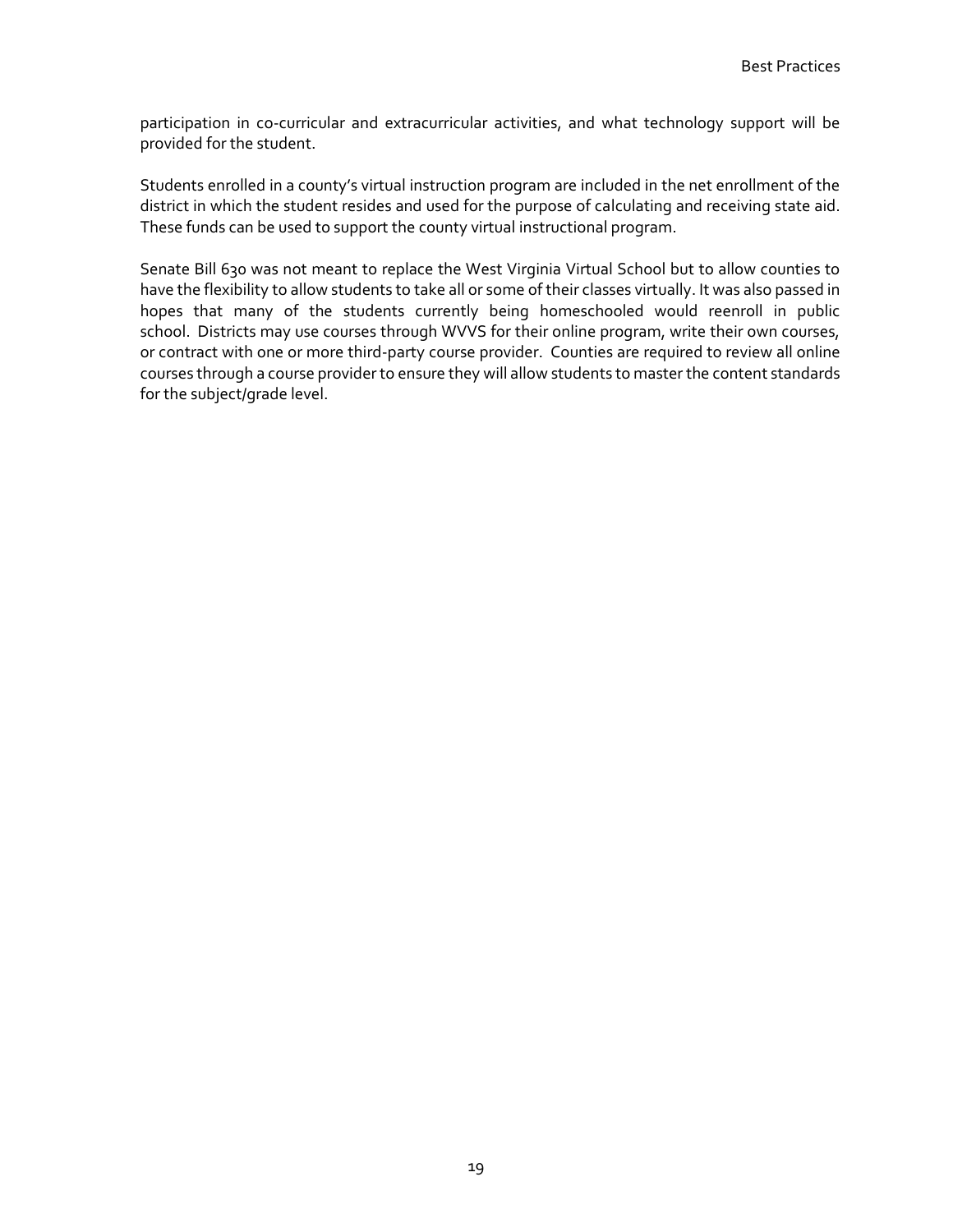## <span id="page-19-0"></span>World Language

| Communicating in a global society requires students to apply developmentally    |                |
|---------------------------------------------------------------------------------|----------------|
| appropriate language strategies through embedded opportunities to explore       |                |
| and gain an understanding of the world around them. World languages will be     |                |
| offered annually. The teaching of a world language in grade 6 is encouraged.    | World Language |
| A course in the same world language will be offered for students in grade 7 and |                |
| grade 8. Implementation of the world language should model best practices       |                |
| and promote positive proficiency outcomes.                                      |                |

#### **Guidance**

World languages will be offered annually. The teaching of a world language in grade 6 is encouraged. A course in the same language will be offered for students in grade 7 and 8. Implementation of the world language should model best practices and promote positive proficiency outcomes.

The College- and Career-Readiness Standards for World Languages make clear that the primary goal of all world language study must be communicative proficiency. In order to achieve this, the focus in the classroom must shift from the traditional **teaching** about the language to **learning** to spontaneously create with the language. Students must have ample opportunity within and beyond the classroom setting to hear and read the language, as well as to interact and present with it.

The culture(s) of the target language should no longer be treated as isolated factoids. The language and the culture should be inseparable. Culture should be introduced through the language on a daily basis. Students should not only know about the culture but more importantly, how to behave appropriately in cultural situations.

The National Association of District Supervisors of Foreign Languages (NADSFL) and other leading experts in the field of world languages identify the following characteristics as promoting proficiency in an effective world language classroom:

- The classroom is student-centered and instruction focuses on meaningful communication.
- The target language is the medium of instruction. The teacher uses the target language a minimum of 90% of the time.
- Students acquire language through authentic cultural contexts.
- Students use language to reinforce core content.
- Students experience the language for listening, speaking, reading, and writing.
- Students participate in learning activities which vary in length, content, and format.
- Students use language individually, in paired groups, in small groups, and in whole-class instruction.
- Language acquisition is facilitated through the teacher's use of visuals, gestures, pictures, manipulatives, and technologies.
- Students have the opportunity to self-assess their language competencies and cultural interactions.
- The overall language competency of the learner is measured through performance-based tasks.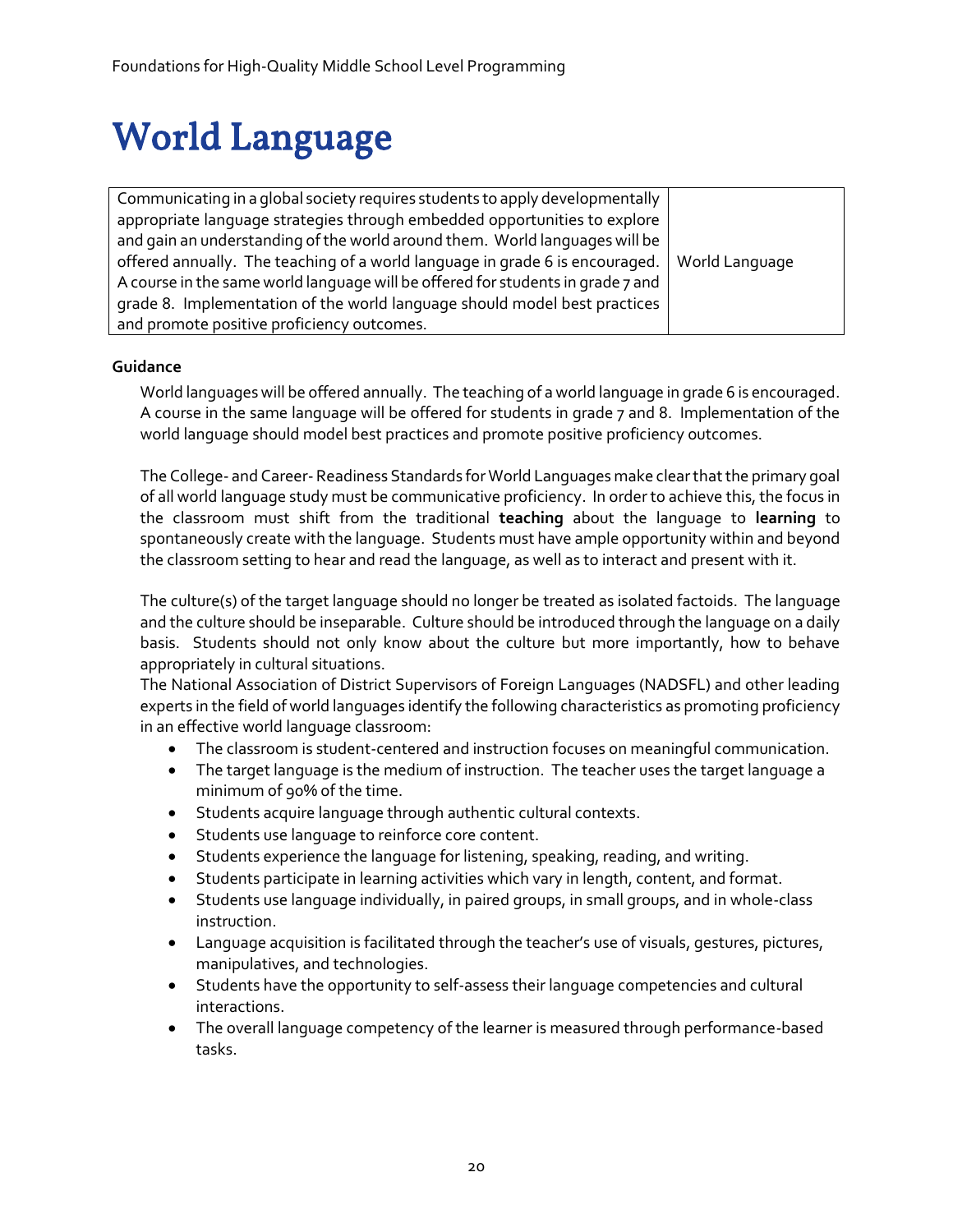Students in the world language classroom are able to monitor their progress and set their own language goals through a powerful tool, Linguafolio®. Linguafolio® is a formative, portfolio assessment that allows students to document their learning as they move towards language proficiency. West Virginia has its own online LinguaFolio® platform which can be utilized by any student in the West Virginia public school system. Linguafolio® is available by logging on to Webtop and accessing student tools.

#### **Resources**

- Boix-Mansilla, V. & Jackson, A. (2011). *Educating for global competence: Preparing our youth to engage the world*. Retrieved from [http://asiasociety.org/files/book-global](http://asiasociety.org/files/book-globalcompetence.pdf) [competence.pdf](http://asiasociety.org/files/book-globalcompetence.pdf)
- Couet, R., Duncan, G. W., Eddy, J., Met, M., Smith, M. J., Still, M., & Tollefson, A. *Starting with the end in mind: Planning and evaluating highly successful foreign language programs.* (n.d.). [http://assets.pearsonschool.com/asset\\_mgr/current/201136/EndinMind\\_Bro\\_32201\\_1.pdf](http://assets.pearsonschool.com/asset_mgr/current/201136/EndinMind_Bro_32201_1.pdf)
- Jensen, J. & Sandrock, P. (2007). *The essentials of world languages, grades K-12: effective curriculum, instruction, and assessment.* ASCD.

Teacher Effectiveness for Language Learning. (n.d.)<http://www.tellproject.com/>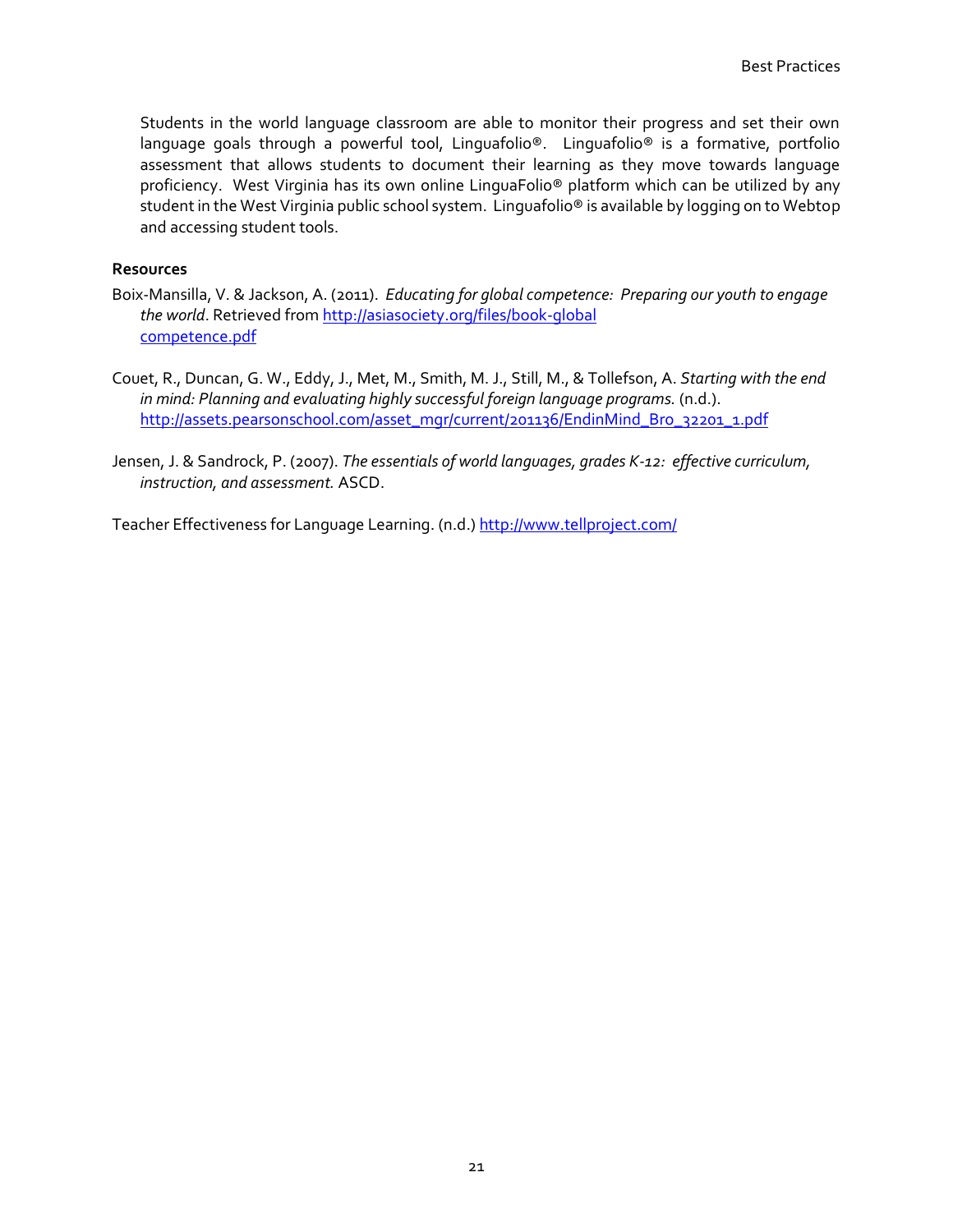### <span id="page-21-0"></span>eLearning for Educators

#### **Middle Grades Guidance**

West Virginia eLearning for Educators Teacher Professional Learning

> Online teacher professional learning courses specific to middle level teaching and learning have been developed for middle grades educators. Course descriptions and course schedule information may be accessed fro[m https://wvde.state.wv.us/elearning/.](https://wvde.state.wv.us/elearning/) Two new courses will be available during the 2016-2017 school term: The Developmentally Responsive Middle School and Teaching and Learning in the Middle School. Successfully completed coursework may be applied to teacher re-certification and/or salary advancement.

#### Effective December 11, 2017

Applicants may use WVDE WVLearns eLearning courses approved by the WVDE to meet the renewal requirements for a Professional Certificate. Applicants will submit certificates of completion in lieu of a college/university transcript at the time of renewal application.

If an individual intends to apply WVLearns course hours toward salary reclassification, then the hours must be represented on a college/university transcript. Information regarding college/university registration and associated costs will be provided the day the course begins.